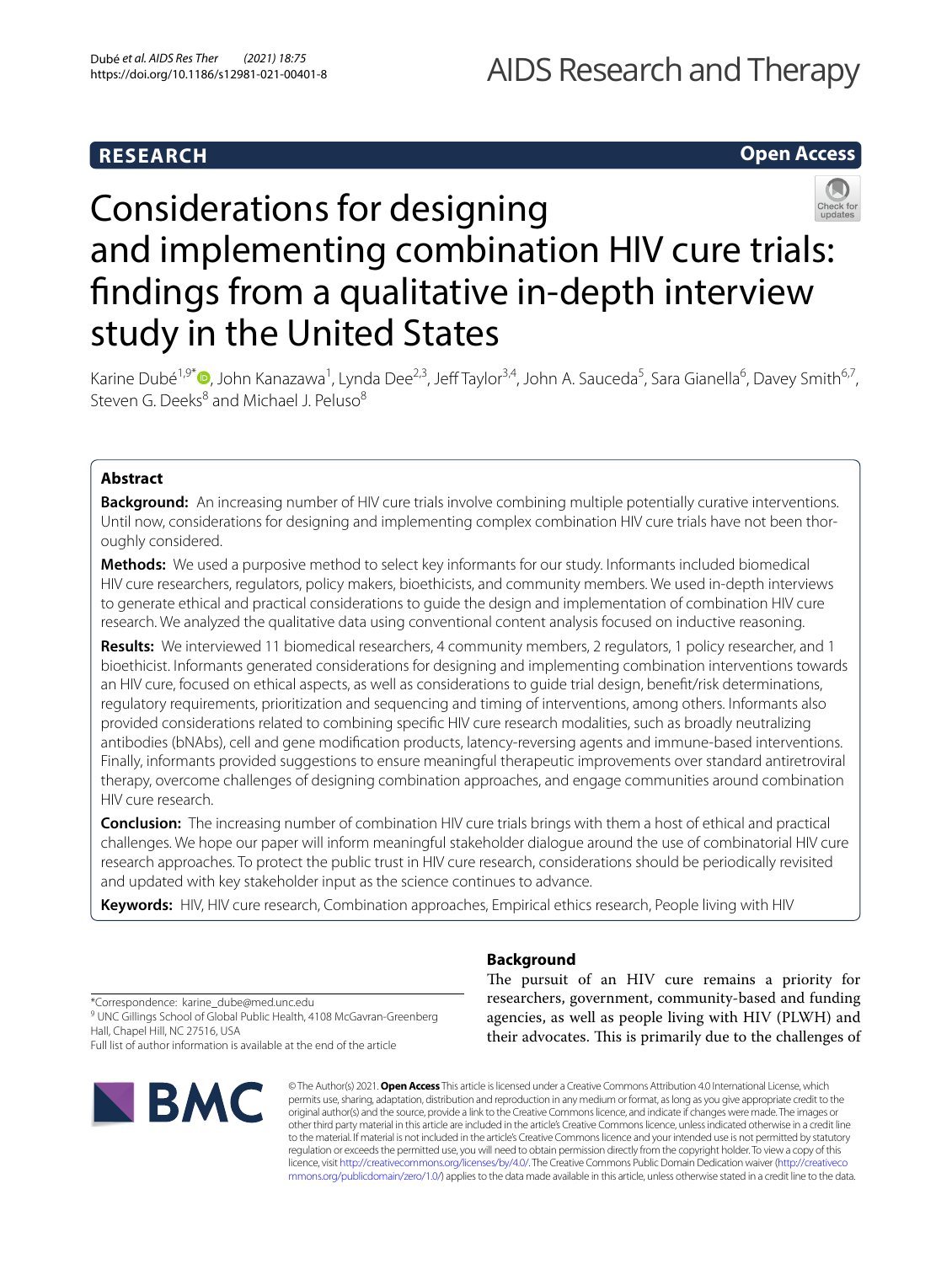lifelong cumulative antiretroviral therapy (ART), including toxicities, adherence challenges, costs, and persistent HIV-related stigma  $[1-3]$  $[1-3]$ . HIV cure trials seek to either completely eliminate HIV or confer durable HIV control of ART [[4\]](#page-15-2). To date, over 250 biomedical studies related to HIV cure have been conducted globally [\[5](#page-15-3)]. Most of these trials remain in the early stages of clinical development and carry very limited or no expectation of direct clinical benefts for trial participants [[6,](#page-15-4) [7](#page-15-5)]. Some also require the interruption of ART, also known as analytical treatment interruption (ATI) [\[8](#page-15-6)], counter to the United States (US) Health and Human Services Guidelines for the Use of Antiretroviral Agents in Adults and Adolescents Living with HIV [\[8](#page-15-6)].

A growing number of HIV cure trials involve combining multiple potentially curative interventions [[9\]](#page-15-7). In fact, some biomedical scientists are even asking whether single intervention in HIV cure trials should be completely abandoned because monotherapies are unlikely to lead to long-term viral suppression without ART given the complex nature of the latent viral reservoir and the compromised immune systems of PLWH [[10](#page-15-8)[–12](#page-15-9)]. Combination approaches will probably involve two or more clinical interventions, representing multiple mechanisms of action, with multi-modal targeting of HIV as well and immune modulating interventions to boost the immune system of PLWH [[10\]](#page-15-8). Examples of combination HIV cure studies include diferent permutations of broadlyneutralizing antibodies (bNAbs) paired with other HIV cure modalities [[13](#page-15-10), [14\]](#page-15-11), combination cell and gene modifying approaches [\[15](#page-15-12)], and latency-reversing agents (LRAs) combined with immune-modifying agents [\[11](#page-15-13), [12](#page-15-9), [16](#page-15-14)[–19](#page-15-15)]. In the United States, there are over 20 active HIV cure clinical studies using combination approaches [\[5\]](#page-15-3).

Combination interventions have represented signifcant scientifc advancements in the rapidly evolving landscape in HIV therapeutics for many years, most recently the advent of US Food and Drug Administration (FDA) approved long-acting intramuscular injectables, as well as other long-term ART in the pipeline, dosed by mouth, via transplantation and sub-cutaneous injection [\[20](#page-15-16)]. However, combining diferent HIV cure research interventions may increase clinical risks and burdens above standard ART [[16](#page-15-14), [19](#page-15-15)]. Many PLWH have nearly equivalent general population life expectancy  $[21]$  $[21]$  $[21]$ . This significantly reduces the risk thresholds that may be tolerated in these otherwise healthy volunteers [[22\]](#page-16-0). Combining interventions may compound toxicities, complicate dosing and monitoring schedules, and require increased time commitments for participants accustomed to once-daily single ART tablets with limited side efects. Further, combination HIV cure trials may require agreements between regulatory agencies that oversee diferent products and biologics under their jurisdiction. Investigators will need to demonstrate how these complex regimens represent improvements over currently available and other pipeline HIV treatments [[23](#page-16-1)].

Until now, considerations for implementing complex combination HIV cure trials have not been thoroughly considered. This qualitative study employed key informant interviews from US-based stakeholders to generate ethical, social, and practical considerations concurrently to guide the design and implementation of these trials. We elicited the perspectives of multiple stakeholder groups, including biomedical HIV cure researchers, community members, regulators, policy researchers and bioethicists on combination HIV cure research approaches under development. Through our interdisciplinary approach, we endeavored to generate considerations to ensure combination HIV cure research remains ethical and acceptable to as many stakeholders as possible—as was once the advent of combination ART (cART).

### **Methods**

#### **Study setting and participants**

We used a purposive method to select key informants for our study. Our aim was to recruit a convenience sample of experts working in the feld of combination HIV cure research—including biomedical HIV cure researchers, regulators, policy makers, bioethicists, and community members (e.g., PLWH or community advocates afliated with the Martin Delaney Collaboratories Towards an HIV-1 Cure or the AIDS Clinical Trials Group). Potential informants represented academic institutions, community advisory boards (CABs), pharmaceutical companies, and regulatory agencies. We recruited participants based on their prior familiarity with the topic of combination HIV cure research. We used in-depth interviews [[24\]](#page-16-2) to generate considerations to guide the design and implementation of combination HIV cure research.

#### **Participant recruitment**

The study's principal investigator  $(K.D.)$  sent email invitations to potential informants. Email messages indicated the purpose of the study and included the institutional review board (IRB)-approved informed consent form, blank demographic sheet, and sample interview guide. We invited 20 potential informants, 19 of whom agreed to be interviewed (95% response rate). We sent interview accepters a Health Insurance Portability and Accountability Act (HIPAA)-compliant virtual conferencing weblink through which to conduct the interview. We assigned participant identifcation numbers consecutively following informed consent.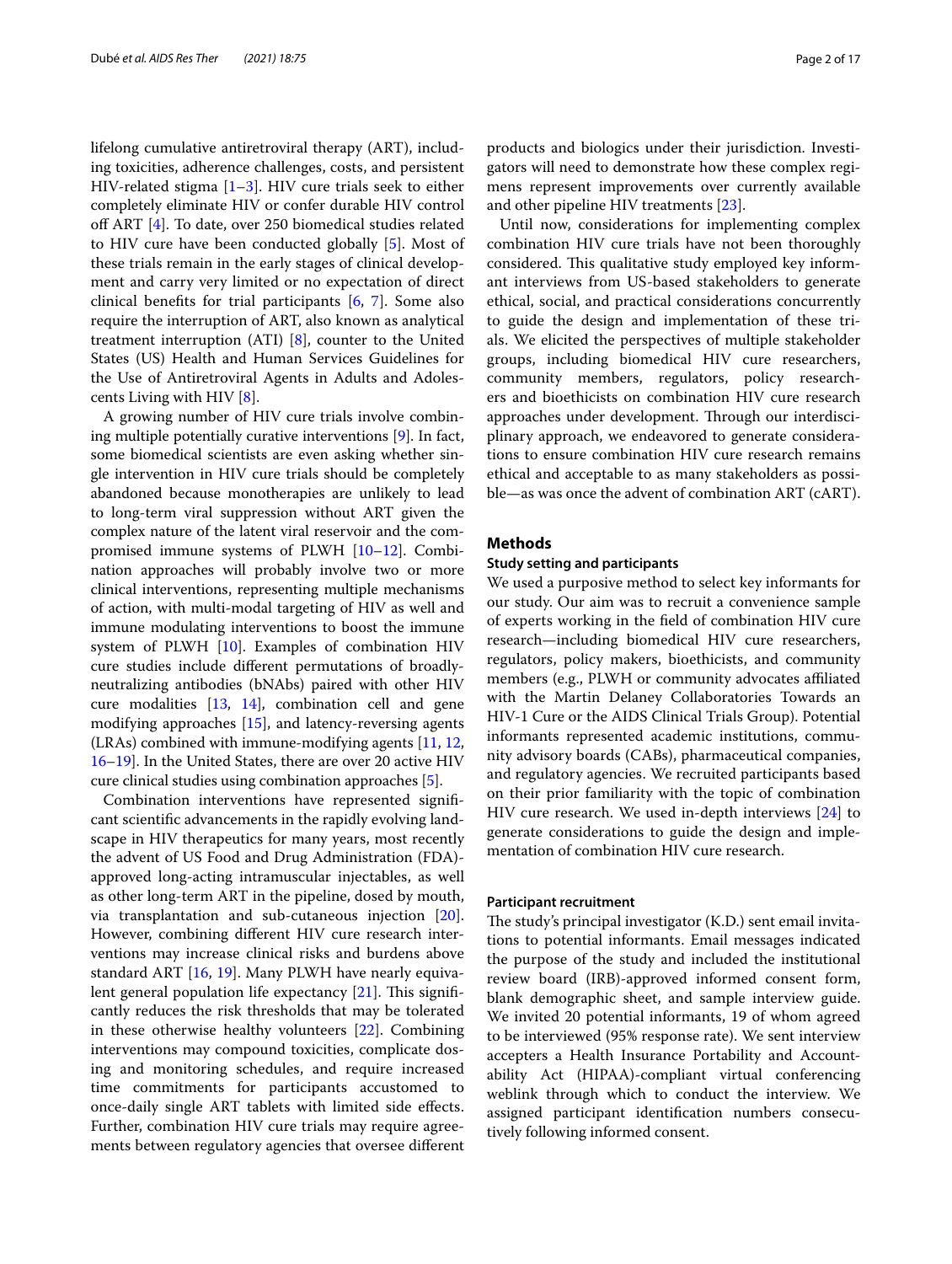#### **Data collection**

Two research team members (K.D. and J.K.) conducted all interviews in English using the IRB-approved interview guide (Table [1\)](#page-2-0). Interviews took between 30–60 min to complete. Community members received an electronic US \$20 gift card following their interviews; informants from academic institutions, pharmaceutical companies, and regulatory agencies did not receive compensation.

# **Data analysis**

We audio recorded all interviews which were transcribed by a professional transcription company. One research team member (J.K.) reviewed all transcripts for accuracy against the audio recordings. We destroyed audio recordings after cross-checking transcripts for quality. Because this was a formative research project, we used conventional content analysis focused on inductive reasoning to analyze the data [[24\]](#page-16-2).

A research team member (J.K.) collated all de-identifed responses into a single master document for manual coding. To realize the full potential of the qualitative data, we analyzed the data by question blocks. Our codebook was inductive and included code names, code descriptions, and examples. Two team members (K.D. and J.K.) double-coded the data and organized text segments into emergent themes. We then expanded and reduced themes. We resolved discrepancies by discussion and consensus during virtual meetings. The lead author (K.D.) summarized key themes and wrote narrative summaries to recontextualize the data. Co-authors subsequently reviewed the data and helped generate ethical and practical considerations to guide the design and implementation of combination HIV cure research. In addition, three informants reviewed the considerations and were extended co-authorship.

#### **Ethics statement**

This study was IRB-approved by the University of North Carolina at Chapel Hill (UNC-CH) IRB (Study #19-0522). All interviewees provided verbal consent.

#### **Results**

We interviewed 11 biomedical researchers, 4 community members, 2 regulators, 1 policy researcher, and 1 bioethicist. These included 11 cisgender men and 8 cisgender women, all of whom were White/Caucasian (Table [2](#page-3-0)). Interview participants worked in the feld of HIV for a mean of 23.9 years ( $SD=9.2$  years), and in HIV cure research for a mean of 12.1 years ( $SD = 8.9$  years).

The summary of ethical and practical considerations for designing and implementing combination HIV cure trials can be found in Table [3.](#page-4-0)

# **Considerations for combining interventions towards HIV cure**

We explored considerations related to: (1) ethics of combination HIV cure research interventions, (2) trial design, (3) acceptable beneft/risk profles, (4) regulatory considerations, (5) determining efects of interventions, (6) prioritizing combinations, (7) optimal

<span id="page-2-0"></span>**Table 1** IRB-approved interview guide: ethical and practical considerations for ethical and practical considerations for designing and implementing combination HIV cure trials

#### *Introduction*

• First, thank you so much for your time

• Is it important to know the efect of each intervention when designing a combination strategy? Why/why not? Is it important to know whether

• What considerations should be in place when sequencing interventions? How do we decide when to 'time' interventions?

*Considerations for specifc combination HIV cure regimens*

• Do you think the following regimens should be used in combination? Why/why not?

 • Combination latency-reversing agents with immune-modifying agents (follow-up question: what safeguards should be in place for these protocols?)

*Additional considerations*

• What are some of the challenges of designing combination regimens? How can we best overcome these challenges?

Considerations for combining interventions towards HIV cure

<sup>•</sup> What ethical considerations should be in place for combining diferent HIV cure research approaches?

<sup>•</sup> What considerations should be in place when designing combination protocols?

<sup>•</sup> How do we ensure combination regimens remain within acceptable beneft/risk parameters?

<sup>•</sup> What regulatory considerations should be in place for combining diferent HIV cure research approaches?

combination strategies have additive/synergistic/antagonistic efects? Why/why not?

<sup>•</sup> How do we prioritize which combination should be tested? What type of information is needed to make these decisions?

<sup>•</sup> How many diferent strategies do you think we should use in combination? Can you please explain your answer?

<sup>•</sup> Which one is better: administer regimens together or to administer regimens in sequence? Can you please explain your answer?

 <sup>•</sup> Combination broadly neutralizing antibodies [follow-up question: what safeguards should be in place for these protocols (e.g., resistance development for one antibody?)]

 <sup>•</sup> Combination cell and gene modifcation approaches (follow-up question: what safeguards should be in place for these protocols?)

<sup>•</sup> How do we ensure combination regimens represent improvements above antiretroviral therapy (ART) for people living with HIV?

<sup>•</sup> How can we best engage people living with HIV and communities around HIV cure research involving combinations?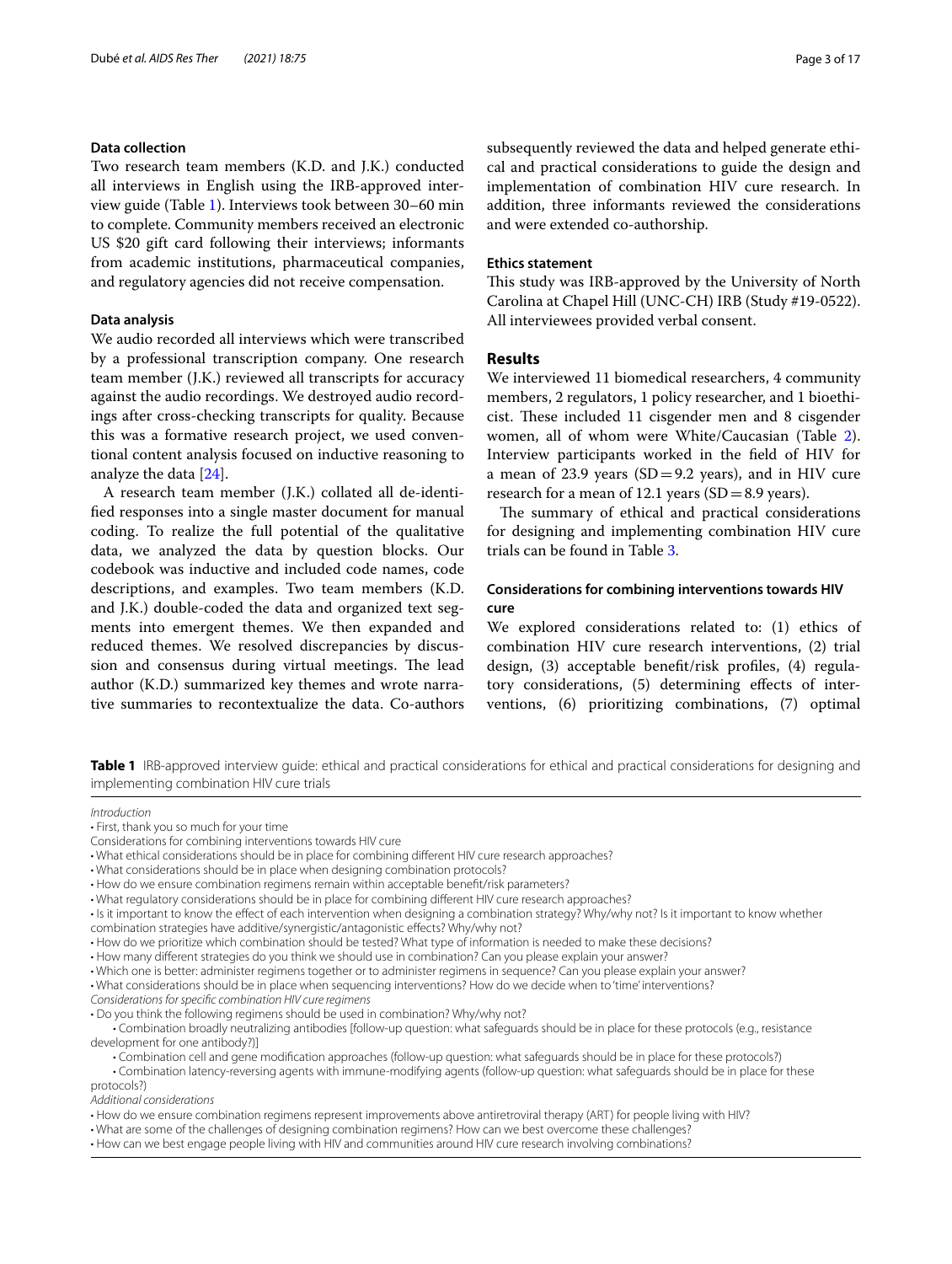<span id="page-3-0"></span>**Table 2** Demographic characteristics of key informant interview participants (United States, 2020–2021)

| Participant<br>number | Sex    | Race/ethnicity  | Informant type               |
|-----------------------|--------|-----------------|------------------------------|
| 01                    | Male   | White/Caucasian | Community Member             |
| 02                    | Male   | White/Caucasian | Biomedical Researcher        |
| 0 <sup>3</sup>        | Female | White/Caucasian | Community Member             |
| 04                    | Female | White/Caucasian | Policy Researcher            |
| 0 <sub>5</sub>        | Male   | White/Caucasian | <b>Biomedical Researcher</b> |
| 06                    | Female | White/Caucasian | Regulator                    |
| 07                    | Female | White/Caucasian | <b>Biomedical Researcher</b> |
| 08                    | Female | White/Caucasian | Regulator                    |
| 09                    | Male   | White/Caucasian | Biomedical Researcher        |
| 10                    | Female | White/Caucasian | <b>Biomedical Researcher</b> |
| 11                    | Male   | White/Caucasian | <b>Biomedical Researcher</b> |
| 12                    | Female | White/Caucasian | Biomedical Researcher        |
| 13                    | Male   | White/Caucasian | <b>Biomedical Researcher</b> |
| 14                    | Male   | White/Caucasian | Bioethicist                  |
| 15                    | Male   | White/Caucasian | Community Member             |
| 16                    | Male   | White/Caucasian | <b>Biomedical Researcher</b> |
| 17                    | Male   | White/Caucasian | Community Member             |
| 18                    | Male   | White/Caucasian | Biomedical Researcher        |
| 19                    | Female | White/Caucasian | <b>Biomedical Researcher</b> |

number of interventions, and (8) sequencing and timing of interventions.

#### *Ethical considerations for combination HIV cure*

We asked informants to provide ethical considerations for combination HIV cure regimens. Several informants expressed belief that there must be a strong scientifc rationale and a solid evidence base for moving combinations forward into human testing. To ensure social value, combinations will need to be prioritized on the basis of potential efficacy. Attention should also be given to minimizing and mitigating risks, optimizing combinations, understanding drug-drug interactions, and ensuring participants' informed consent.

Two regulators (#06, #08), a policy researcher (#04), and three biomedical researchers (#02, #05, #18) believed combination approaches will be required for durable ART-free control of HIV.

*I think everybody agrees from a scientifc perspective that almost certainly we're going to have to have a combination of approaches.—Biomedical Researcher (#02)*

To ensure social value, informants recommended carefully prioritizing combinations for clinical testing, discussed further below. According to one biomedical researcher (#02), prioritization would preserve precious resources and reduce opportunity costs for participants. The bioethicist  $(\text{\#14})$ , however, deplored the lack of efective techniques for prioritizing combinations because intellectual property (IP) considerations may sometimes take precedence over patient welfare.

Informants converged on the need to balance efficacy and safety when designing combinations. Most informants recognized that combination regimens would elevate the clinical risks above the standard of care and that ethicality will depend on researchers' ability to minimize and mitigate overall risks. A policy researcher (#04) and two biomedical researchers (#11, #19) advised ensuring each component is safe before testing in combination.

*I guess you would want to really frst know that step A is relatively safe on its own, and then that step B is relatively safe on its own, and really look very, very deep into what could possibly go wrong if you sequentially use A and B… For combinations, it's a multi-step process that needs to really be in place. We always talk about minimizing the risk and maximizing the potential beneft to whatever extent, but I think at this stage really minimizing the risk is the most important part.—Policy Researcher (#04)*

Four informants (#03, #04, #09, #11) identifed the need to understand drug-drug interaction profles when designing combinations. Similarly, the bioethicist (#14) and a biomedical researcher (#11) described the ethical duty to optimize the combination regimen based on critical variables, such as safety and efficacy.

*Whenever you have a therapeutic, it has to be optimized… When you're doing a combination, you've got two axes that you have to optimize... One sort of anxiety I have is that there is more probability of missing the optimum and carrying a candidate forward from phase I into phase II that may be more toxic than needed, or that may be not quite as efective as it could be.—Bioethicist (#14) How do you fnd the optimal dose of two things? It's obviously more complicated than fnding the optimal dose of one thing. Finding the optimal timing of two things is diferent than the optimal timing of one thing.—Biomedical Researcher (#11)*

Additional ethical considerations included the need to test combinations that PLWH would be willing to tolerate (Policy Researcher, #04) and robust participant informed consent around the potential for increased known and unknown risks when compared with monotherapies (Bioethicist, #14 and Regulator, #08). A regulator (#06) stated that most combination HIV cure trials remain in the experimental medicine stage.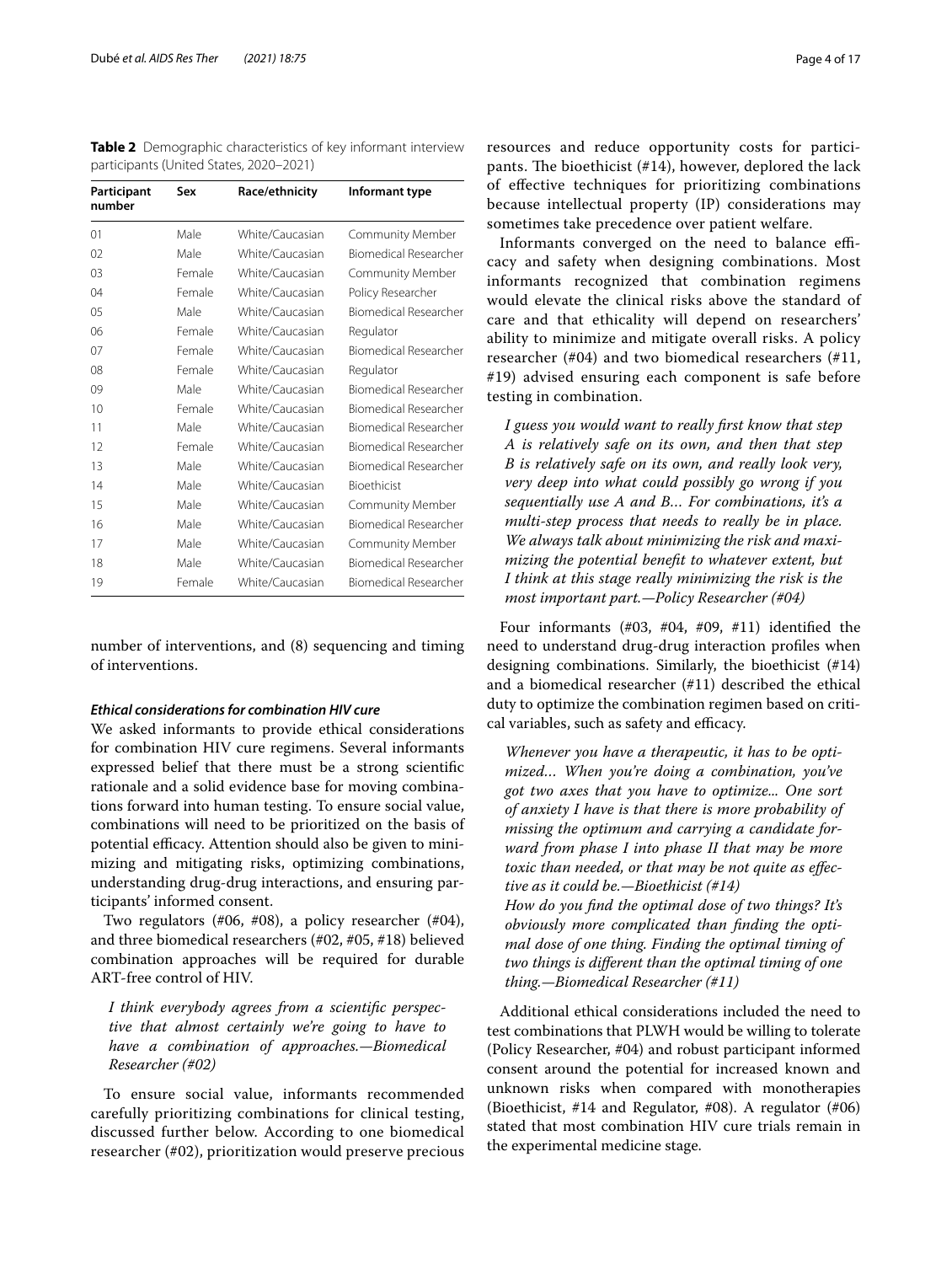#### <span id="page-4-0"></span>**Table 3** Summary of ethical and practical considerations for designing and implementing combination HIV cure trials

*Considerations for combining interventions towards an HIV cure*

• Ethical considerations for designing combination HIV cure research regimens—as for other types of trials—include a strong scientifc rationale, social value through prioritization and optimization, balancing efficacy and safety, risk minimization and mitigation, and robust informed consent • Trial design considerations include striking a balance between pursuing novel scientifc paradigms and repurposing already existing products, ensuring careful statistical design for signal detection, maximizing potential efficacy while minimizing safety concerns, carefully selecting trial participants through clear inclusion/exclusion criteria, minimizing participant burdens such as the number of study visits/procedures, and planning for long-term follow-up of participants

• Considerations for ensuring an acceptable beneft/risk balance for combination HIV cure regimens include having robust pre-clinical safety data about single interventions, minimizing risks for otherwise healthy volunteers, maximizing the likelihood of scientifc benefts, and ensuring consensus in the scientifc community that a combination is worth testing

• Regulatory considerations for combination HIV cure trials include consulting existing FDA Combination Products Guidance Documents [\(https://](https://www.fda.gov/regulatory-information/search-fda-guidance-documents/combination-products-guidance-documents) [www.fda.gov/regulatory-information/search-fda-guidance-documents/combination-products-guidance-documents\)](https://www.fda.gov/regulatory-information/search-fda-guidance-documents/combination-products-guidance-documents), collaborative regulatory reviews and case-by-case analyses, relying on the pre-IND consultation process, higher scrutiny for combination trials compared with monotherapies, evidence for intended proximal biological efect, clear endpoints, hearing the patient voice and meeting unmet medical needs • From a regulatory and safety standpoint, it is important to know the efect of each intervention before testing them in combination. Knowing

whether interventions have additive versus synergistic efficacy may be less important than excluding for antagonism or synergistic toxicity • Focused attention should be given to prioritizing combination HIV cure strategies given limited resources and eligible trial participants. Considerations for prioritizing combination HIV cure research approaches included ensuring the "greatest positive results with least danger," complementary mechanisms of action, future clinical viability, and patient friendliness

• The optimal number of interventions to include in combination HIV cure trials will depend on the interventions being tested. The number of interventions ultimately afects toxicity, complexity, interpretability, practicality, and scalability

• Decisions whether to administer interventions together or sequentially depend on the agents being tested, as well as their mechanisms of action, routes of administration, and side efects. Sequential administration may be warranted to measure the efect of each intervention and to prevent overreactions. Concurrent administration may be required if agents are targeting diferent issues or preventing resistance. The simpler the sequence, the higher the likelihood of future uptake and adherence in the real-world. The optimal timing of interventions will also depend on the mechanism of action. Biomedical researchers should rely on robust PK/PD and modeling data to determine optimal timing or dosing windows. The cancer feld may provide a precedent and guidance

*Considerations for specifc combination HIV cure regimens*

• bNAbs are viable candidates for combination HIV cure regimens, either with each other or with other HIV cure research modalities, due to their high safety profle, good characterization, and the fact that they are human-derived. However, bNAbs do carry some clinical risks (e.g., immune complexes, allergies) that should be monitored. Considerations should also be given to bNAb costs, scalability and accessibility. Safeguards should be in place to reduce resistance development, caused, for instance, by similar decay profles that will result in functional monotherapy • Combining cell and gene modifcation approaches warrants caution because of the potential for immediate and future irreversible conditions and serious and life-threatening adverse events. Possible safeguards include close FDA and Institutional Biosafety Committee oversight, following stepwise approaches, testing for off-target effects, staggering interventions and trial participants, clear stopping rules in case of intolerable toxicity of futility, and long-term follow-up of trial participants

• There may be a strong scientifc rationale for combining LRAs and immune-based agents. Safeguards should include ART maintenance during LRA-only studies, long-term follow-up of trial participants, and community involvement in designing combinations

• Several types of novel combination regimens may emerge in the future. We will need to continue ensuring these strategies remain within acceptable beneft/risk parameters for otherwise healthy PLWH

*Additional considerations*

• To ensure combination HIV cure regimens represent improvements for PLWH, there needs to be a clear defnition of the projected clinical beneftts. This may require significant input from PLWH. Issues of accessibility, affordability, and stigma also need to be considered

• Designing and implementing combination HIV cure regimens may present additional challenges, such as IP issues and pharmaceutical company cross-collaborations. Incentives should be provided and public–private partnerships created to promote company collaborations. Researchers should continue working on assays and biomarkers that can identify and predict viral rebound

• Community and societal aspects of combination HIV cure research should also be carefully considered, such as managing expectations and building research literacy. Combination HIV cure regimens should also be designed with the end product in mind for eventual equitable realworld implementation

#### *Trial design considerations for combination HIV cure*

Informants provided considerations for designing combination HIV cure trials. Although not unique to combination trials, these included maximizing both safety and efficacy information, carefully selecting trial participants, minimizing participant burdens, and ensuring long-term follow-up of trial participants. One community member recommended including combinations in the trial design that could be implementable in the realworld, i.e. that are scalable and cost-permissive for use in low- and middle-income countries (LMICs).

The bioethicist  $(414)$  questioned the trade-off between investigating novel scientifc modalities versus repurposing older drugs. This bioethicist expressed the worry that biomedical scientists often do "research of opportunity" with currently available products that have a lower chance of success instead of pursuing novel drug development. Further, the bioethicist (#14) suggested paying attention to statistical design to be able to detect a signal if there is one.

The question that I sort of struggle with at a philo-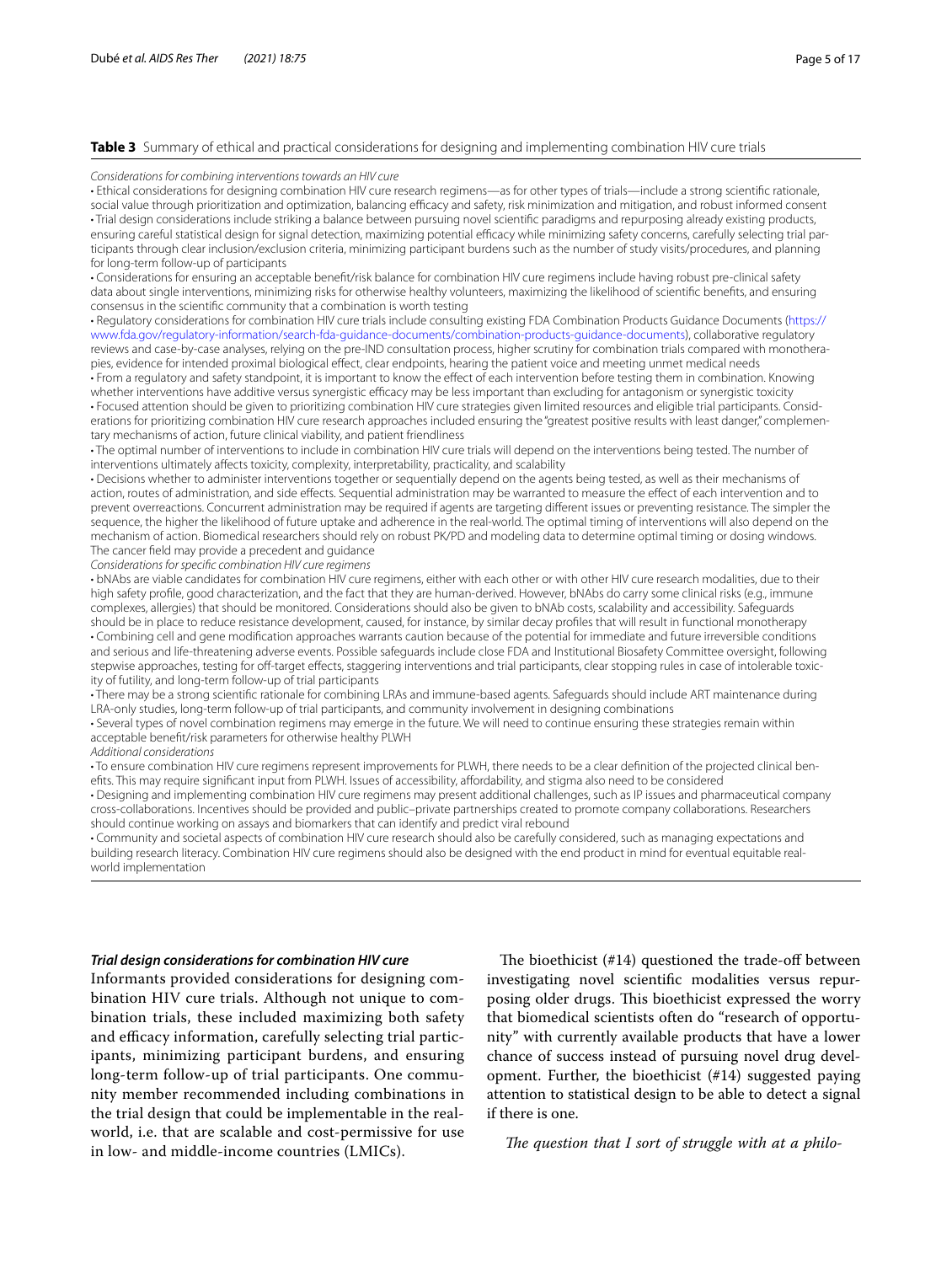*sophical but also empirical level is: what's the optimal trade-of between repurposing drugs that are already on the shelf by combining them in diferent ways versus investing in completely new drugs…? I suspect we have not fgured out the right optimum… I do worry… that a lot of the clinical research we do is research of opportunity as opposed to research that has a good prospect of actually impacting [the] disease, particularly in the combination realm.— Bioethicist (#14)*

*I think that it's easy, and dangerously easy, for researchers to throw a lot of diferent drugs and hypotheses into a single phase I study without doing the proper statistical design to maximize the prospect of detecting signal.—Bioethicist (#14)*

Further, informants advised selecting combinations that show great potential for synergistic efficacy while minimizing overall safety concerns. A regulator (#08) recommended designing trials to maximize both safety and efficacy information that could be derived from the trial.

Additional trial design considerations related to trial participant selection. Researchers must be rigorous with their inclusion/exclusion criteria to avoid risk of undue harm. Further, a policy researcher (#04) and a regulator (#08) advised starting with a small number of trial participants and building in as many safety parameters as possible in early-phase combination trials.

*Really think about that [selection of trial participants] very carefully and, as always, just start with very, very small patient numbers and learn as much as you can from each individual patient.—Policy Researcher (#04)*

The trial design is very important, that as much *safety parameters can be built in. For example, you might consider moving slowly with the trial, having one or two participants receive the intervention before you go on to using the intervention in a lot of other patients or trial participants.—Regulator (#08)*

The bioethicist  $(\#14)$ , a biomedical researcher  $(\#09)$ , and a community member (#15) recommended trying to minimize burdens on clinical trial participants (e.g., study visits, procedures), because combination trials can be more demanding than monotherapy trials.

*Another part is related to not only the burden on the participant of dose administration, where they have to go to have this procedure done, et cetera, is the sampling, and what kind of follow-up, et cetera… But what we're talking about is how many visits, how many times am I going to be stuck or prodded,* 

*or what compartments, what kind of samples, and how often. I think trying to minimize the burden of the patient in participating in these studies is really important because you are asking a lot.—Biomedical Researcher (#09)*

A biomedical researcher (#05) and a community member (#03) recommended planning for long-term monitoring of trial participants because some HIV cure research interventions can have prolonged efects or potential adverse events, such as cancer that do not develop until many years after trial completion.

Finally, a community member (#15) expressed the need for combination trials to be designed to yield clear scientifc answers. Combination HIV cure trials should also be designed with end products in mind.

*Just kind of throwing a lot of things at people and then not having the statistical power to sort of fgure out whether it's contributing to any kind of benefcial outcome, I think it's problematic. I think part of ethics is ensuring that people are participating in a study that's going to be able to answer a question, even if it's not the answer everybody wants.—Community member (#15)*

*It's a bit of a bigger picture thing: is the efect that you're hoping to get something that eventually could be translated possibly into something simpler if technology improves, or are you just testing an incredibly complicated thing that would always be incredibly complicated even if it worked? So, just thinking about what the end goal is,… if you see what you're hoping to see.—Community member (#15)*

#### *Ensuring acceptable beneft/risk profles*

To ensure acceptable beneft/risk profles for moving combination HIV cure regimens into human testing, informants noted the need for robust pre-clinical safety data as for any trial. Further, the fact that PLWH on ART are now considered otherwise healthy volunteers reduces the risk threshold for what can ethically be tolerated. There should also be general agreement in the scientific community that the beneft/risk profle is acceptable before testing specifc combinations.

Although not unique to combination trials, a bioethicist (#14), regulator (#06), biomedical researcher (#09), and community member (#15) suggested extensive pre-clinical safety data before moving combinations into human testing. They also noted that the safety bar is much higher for interventions that have never been tested in humans. A regulator (#08) advised that nonhuman primates may be better able to predict what happens in humans than humanized mice.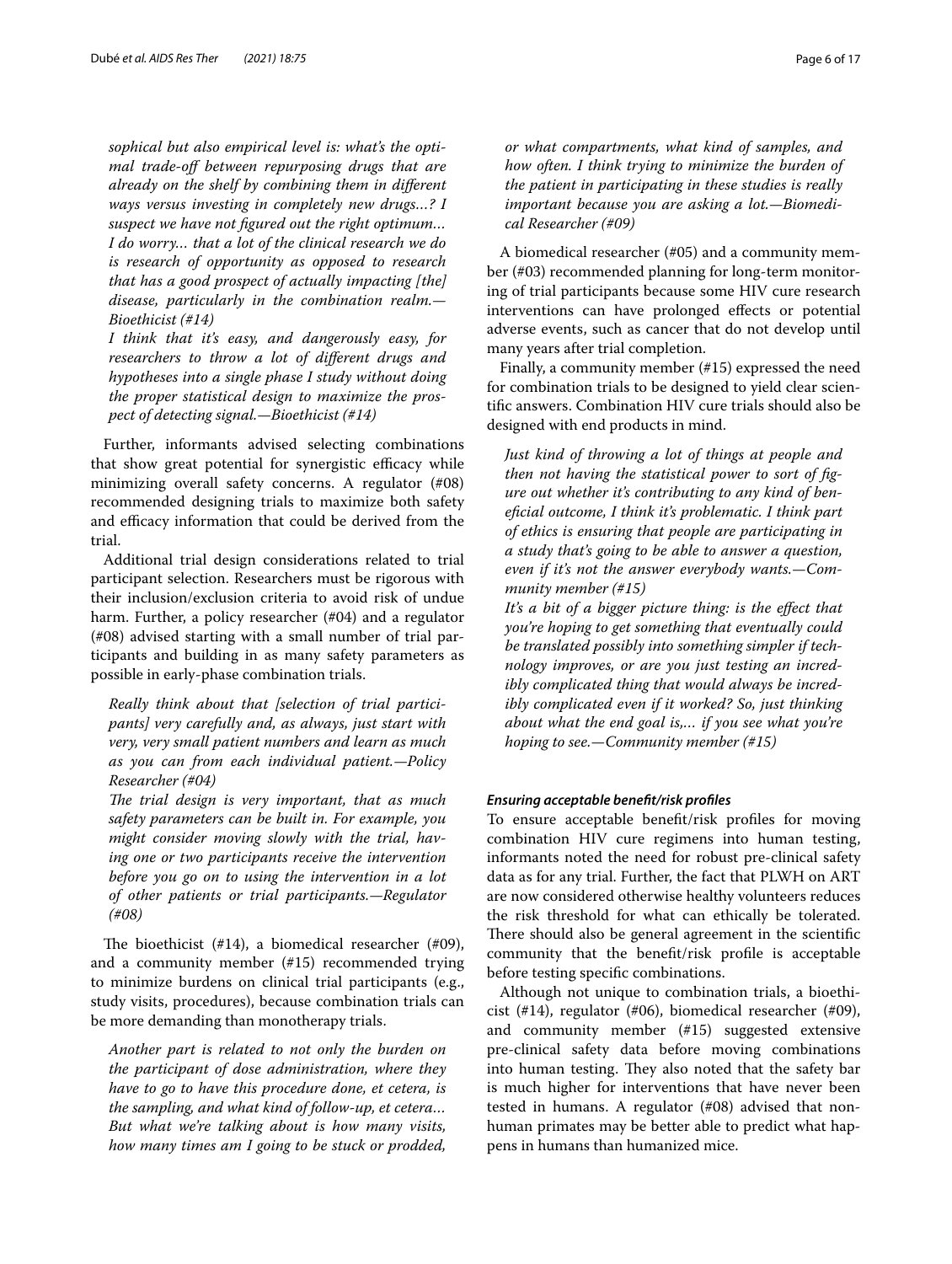Further, a regulator (#08) recommended understanding the risks posed by individual interventions within the framework of the target patient population. In this case, PLWH were recognized as otherwise healthy volunteers given the potency of current ART, and this reduces the amount of risk that can ethically be tolerated. The bioethicist (#14) echoed this opinion and noted PLWH may have a lot to lose from early-phase studies.

*I think it starts with understanding the risks of the individual intervention [with]in the framework of the patient population. The challenging aspect of a lot of HIV cure research is that most patients who are really, really good clinical trial participants, in other words they adhere to their medications already, they're able to come to study visits, they're able to swallow their medications, et cetera, those patients are often doing quite well on existing therapies and might not have many adverse events with the therapies that they're receiving.—Regulator (#08) I think there's often an assumption that patients have nothing to lose by going into a phase I study. And I think it's a very deeply problematic way to understand early phase studies. Patients have lots to lose from participating.—Bioethicist (#14)*

To ensure beneft/risk balance, a biomedical researcher (#18) advised maximizing the likelihood that something would be learned scientifcally from the trial (scientifc benefts), while minimizing potential risks to trial participants. A second biomedical researcher (#12) noted participants may derive tremendous though immeasurable altruistic or psychosocial benefts from participating in trials, thus tipping the beneft/risk balance. A third biomedical researcher (#10) noted that there should be general agreement in the scientifc community that the beneft/risk balance is acceptable before moving forward with testing specifc combinations.

*There needs to be... a consensus: this is the amount of risk we as a community of investigators, and community representatives, and regulators are able to handle.—Biomedical Researcher (#10)*

#### *Regulatory considerations for combination HIV cure*

Informants also provided regulatory considerations for combination HIV cure trials. Several informants pointed to the U.S. FDA's existing guidance for combination trials and the fact that combination protocols would require collaborative reviews across agencies. Regulators advised consulting with the FDA early and often when preparing combination trial applications.

A regulator (#06) explained that regulation is as much about science as it is about ethics. Likewise, a policy-researcher (#04) viewed regulation as making careful judgments about benefts and risk, as well as accounting for uncertainty. The policy-researcher  $(\text{\#}04)$ discussed the critical importance of hearing the voice of the patient as part of the regulatory process.

Several informants pointed to the established FDA guidance on combination trials. However, a biomedical researcher (#09) said the guidance was more explicit for existing products than for novel investigational products.

There are regulatory guidance documents for devel*oping combination products, but they do have gaps because some of them only speak of agents that exist already versus novel agents. And so, there's probably some more work to do with the agency.—Biomedical Researcher (#09)*

Further, a biomedical researcher (#19) described the FDA as very supportive and attuned to the science of combination HIV cure research. A biomedical researcher (#09) and two community members (#03, #15) praised the FDA for doing thoughtful collaborative case-by-case reviews of combination HIV cure protocols, particularly across the Center for Drug Evaluation and Research (CDER) and the Center for Biologics Evaluation and Research (CBER).

*My personal experience with the FDA… is that they are very in-tune with the science behind cure research, and they're open to supporting these combination strategies to move forward.—Biomedical Researcher (#09)*

*I think it probably needs some collaboration with FDA and I think there are dialogues between CDER, the drug people, and CBER people... And so I think it's important that when they get protocols that involve combining diferent categories, they have some mechanism for doing collaborative regulatory review.—Community Member (#15)*

Two regulators (#06, #08) advised biomedical researchers to rely on the pre-Investigational New Drug (IND) consultation process and confer with regulatory authorities early and often when designing combination trials. A biomedical researcher (#13) expressed that there should be heightened regulatory scrutiny around combination trials compared with monotherapy trials due to the potential for synergistic toxicity.

Moreover, two biomedical researchers (#12 #19) advised collecting robust safety data in humans for each monotherapy before moving to combinations. Another biomedical researcher (#02) suggested having reasonable evidence that each agent has the "intended proximal biological effect" before proceeding to combinations. This same biomedical researcher (#02) further warned that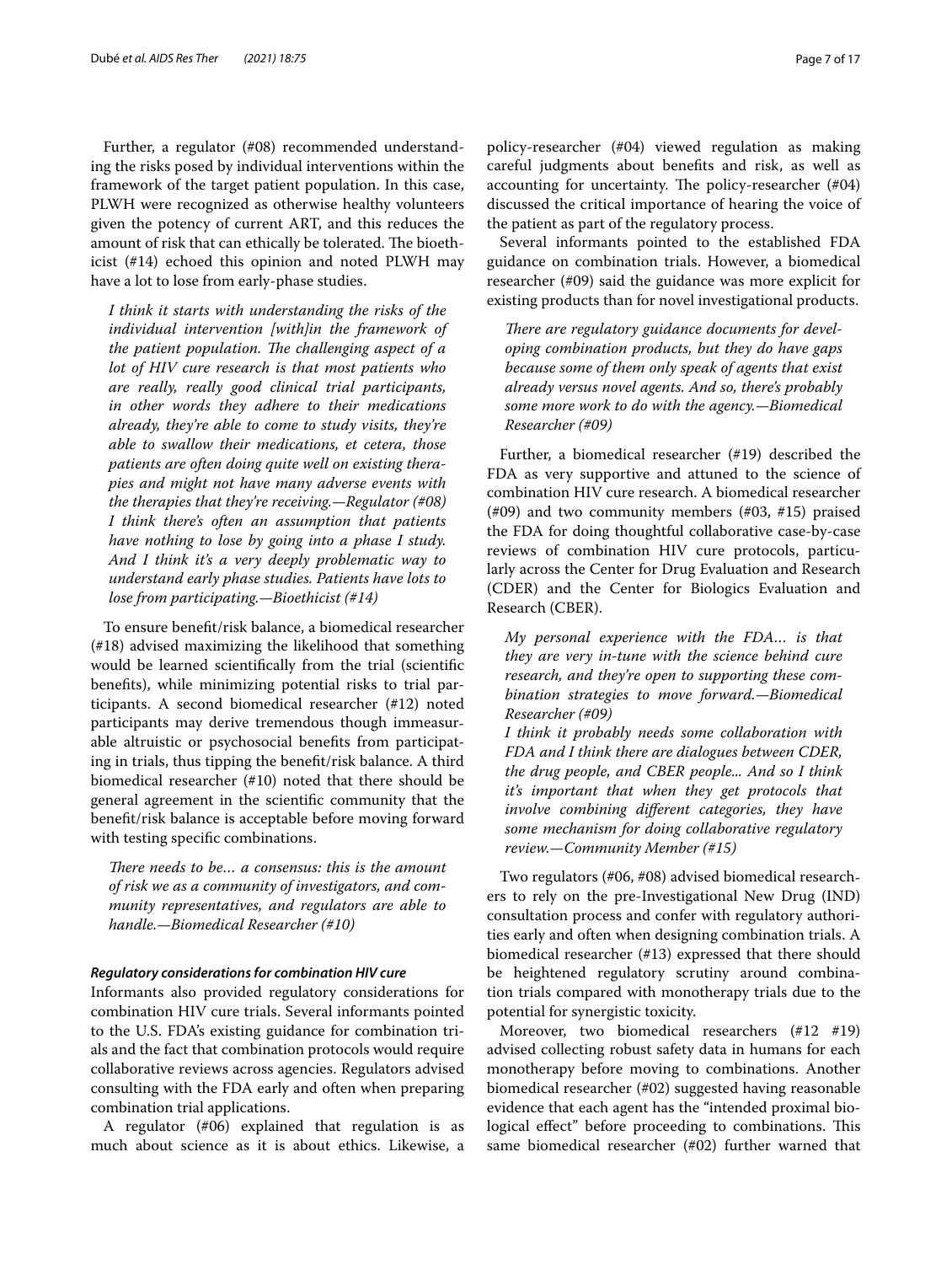sponsors may be reluctant to have agents tested in combinations because any adverse events may signifcantly set back all agents in the combination.

*There isn't actually any rule that prevents you from combining two investigational agents, the challenge is always that the sponsors of both agents have to be willing to have them combine. Especially early on when there may not be much known about each agent on its own and one sponsor typically is willing to be tarred by the brush of the other sponsor if there's an adverse event that may in reality be due to the other intervention, but both interventions get labeled with the serious adverse events.—Biomedical Researcher (#02)*

In turn, the bioethicist (#14) observed that, compared with the FDA, individual IRBs often lack the requisite experience necessary to review early-phase combination trials which could be very problematic. The bioethicist (#14) noted that later-phase combination trials are easier for IRBs to review due to the cumulative body of scientifc evidence around safety.

*My experience with serving on [institutional] review committees is they don't really look at these data. They just take investigator's word for it that this is viable and/or maybe they work in the feld and they know if this is a really good promising candidate. But I don't think people really scrutinized those data very carefully... My sense is they're pretty reluctant to say no to phase I studies… With phase III trials or later phase trials, it's easy to be systematic and transparent; you can always do a systematic review and you see your point estimate and the confdence intervals exclude or contain some efect that you want to look for, and you can say, "Yeah, we know this is a good risk beneft balance, and we know this is a viable hypothesis, because this is the totality of the evidence."—Bioethicist (#14)*

A major issue complicating regulatory reviews of combination HIV cure trials is the absence of a clear endpoint for HIV cure research. This issue remains a "long-standing debate" in the feld, as noted by a biomedical researcher (#09), because viral load is the only currently accepted endpoint.

*Well, clinical endpoints and plasma viral load are they only things that you can get an indication for an HIV medicine. So, how do you navigate an endpoint that isn't based on plasma viral load, especially in a healthy population where you're not anticipating clinical endpoints? … What's your endpoint for showing you've actually done something?—Biomedi-*

### *cal Researcher (#09)*

In addition to defning a clear endpoint, there should be a clear unmet medical need for the patient population.

*I think any regulator's frst question would be: what is the unmet medical need? If they're not convinced that there's an unmet medical need, then of course they're going to think very, very conservatively about this… If the regulator believes that there is an unmet medical need…then they will be more willing to really look at this in terms of what can be done.— Policy Researcher (#04)*

Finally, a bioethicist  $(\text{\#}14)$  and policy researcher  $(\text{\#}04)$ converged on the precautionary principle, the principle that the introduction of a new product or process whose ultimate efects are disputed or unknown should be resisted. They advised regulators must remain risk averse when evaluating combinations to preserve faith in the entire HIV cure research enterprise.

# *Determining individual and combination efects of interventions*

We asked informants about the importance of knowing the efects of single interventions before designing combination regimens. All informants except a biomedical researcher (#16) said it was important to frst know the efect of single interventions before combining them. Knowing whether interventions had synergistic versus additive efects was perceived as less critical. Informants recommended excluding combinations that may be antagonistic.

Most informants indicated that it was important to know the efect of individual components before combining them. This was perceived to be critical from a regulatory and safety standpoint.

*From a regulatory point of view… obviously you need to know that each piece of the combination is having an efect. You can't just have something in there and not know what's contributing to the positive efect because then you're only getting potential risks.—Regulator (#06)*

However, one biomedical researcher (#16) diverged in their opinion and stated that knowing the efect of each intervention was not critical if the overall combination regimen worked.

*I don't necessarily think, as a clinical trialist or as a clinician, [we] need to know how each one works by itself. It's important, though, to have some evidence that both are needed… I don't think you need to know how things work by themselves to do the initial studies but, ultimately, you need to be able to prove*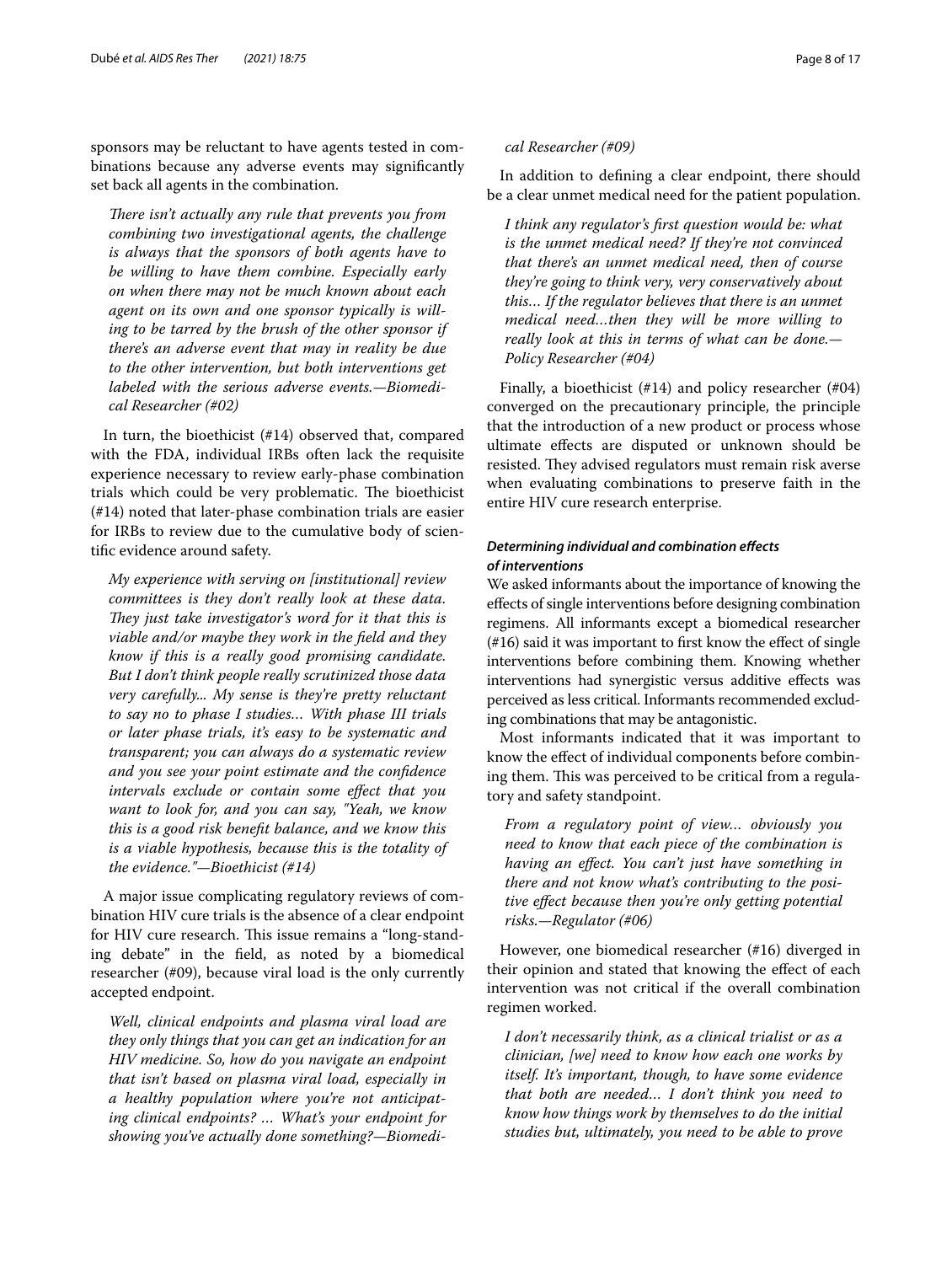*that everything that you're doing is necessary. So, that may require going back later and subtracting things one by one.—Biomedical Researcher (#16)*

Several biomedical researchers expressed the ideal combination for HIV control would have either an additive or a synergistic efect, akin to cART. However, the diference between additive versus synergistic efects was perceived as less critical to ascertain, except in the case of synergistic or overlapping toxicities.

*I mean, you could argue like ART, we use the synergistic efect of the individual drugs in order to prevent resistance, and similarly, I think that is something that should be done and should be studied, and I would assume that in most studies that would be part of the aims and readouts.—Biomedical Researcher (#13)*

*To my mind, it doesn't really matter a whole lot whether interventions are merely additive or are synergistic because in part that becomes a bit of an academic exercise.—Biomedical Researcher (#02)*

Three biomedical researchers  $(\#02, \#09, \#12)$  recommended excluding combinations that may be antagonistic.

# *Prioritizing combinations to be tested in humans*

Informants provided considerations for prioritizing combination HIV cure regimens to be tested in humans. Combination concepts with the strongest scientifc rationale and "the ones that seem most likely to yield positive results with the least danger" (Community Member, #01) were considered a priority. Biomedical researchers recommended prioritizing combinations that target multiple regions of the immune system, as opposed to overlapping pathways.

Most informants acknowledged the need to prioritize combination HIV cure regimens. Strategies that would show complementary mechanisms of action or that would elicit multiple arms of the immune system should be prioritized. In turn, strategies that would engage similar pathways should be deprioritized.

*But in terms of what we would have as the top priorities… by specifc mechanisms of action where we think that the activity of the one drug is going to unlock the ability of the other drug to do what it's supposed to do… I guess that the other thing that I would potentially add on that is, if we're looking at things, in particular from a remission standpoint, bringing in multiple arms of the immune system makes a lot of sense… So, combinations that elicit an antibody response and also a T-cell response, that's kind of a fundamental example, are probably things* 

*that should go to the front of the line because …[of] the lessons we've learned from antiretroviral therapy that the virus is going to try to escape in any direction that it can, so if you have combinations that are going to block those escape pathways, those I think should be front of the line.—Biomedical Researcher (#11)*

*I guess to give a counter example [from the feld of latency-reversing agents] … [we should] probably not [prioritize] two things that are going to go after the same pathway.—Biomedical Researcher (#11)*

Another biomedical researcher (#09) recommended prioritizing combination regimens that are most clinically viable and patient friendly.

*I think you kind of have to demonstrate frst that you have a viable clinical candidate that would be as patient-friendly as it can be, and then with that, that's when you start looking at which ones are ready for prime time, if you will, in humans.—Biomedical Researcher (#09)*

Finally, a biomedical researcher (#13) described the lack of opportunities to debate priority combination HIV cure products. Another biomedical researcher (#19) explained that prioritization of combinations remains critical for the HIV cure research feld to avoid scientifc overlaps and "me too" combinations.

# *Determining the number of interventions to be included in combination HIV cure regimens*

We asked informants to provide considerations for determining the optimal number of interventions to be included in combination HIV cure regimens. There was no convergence on the specifc number of desired interventions. However, most informants noted that a small number of interventions would be preferable for practicality, toxicity, interpretability, and scalability reasons. Most informants advised proceeding in a stepwise fashion given the "double-edged sword" nature of combination regimens. The bioethicist  $(\#14)$  advised exploring adaptive protocol designs that would provide more fexibility to add or subtract interventions, particularly in later-phase trials.

Informants explained that the number of interventions in a combinatorial HIV cure regimen would depend on the specific interventions being tested. They noted, however, that a smaller number of interventions would be preferable for practicality and scalability reasons.

*I don't know that it's easy to come up empirically what some upper bound should be. I think, certainly, the smallest number of interventions that can be combined the better. We certainly have seen*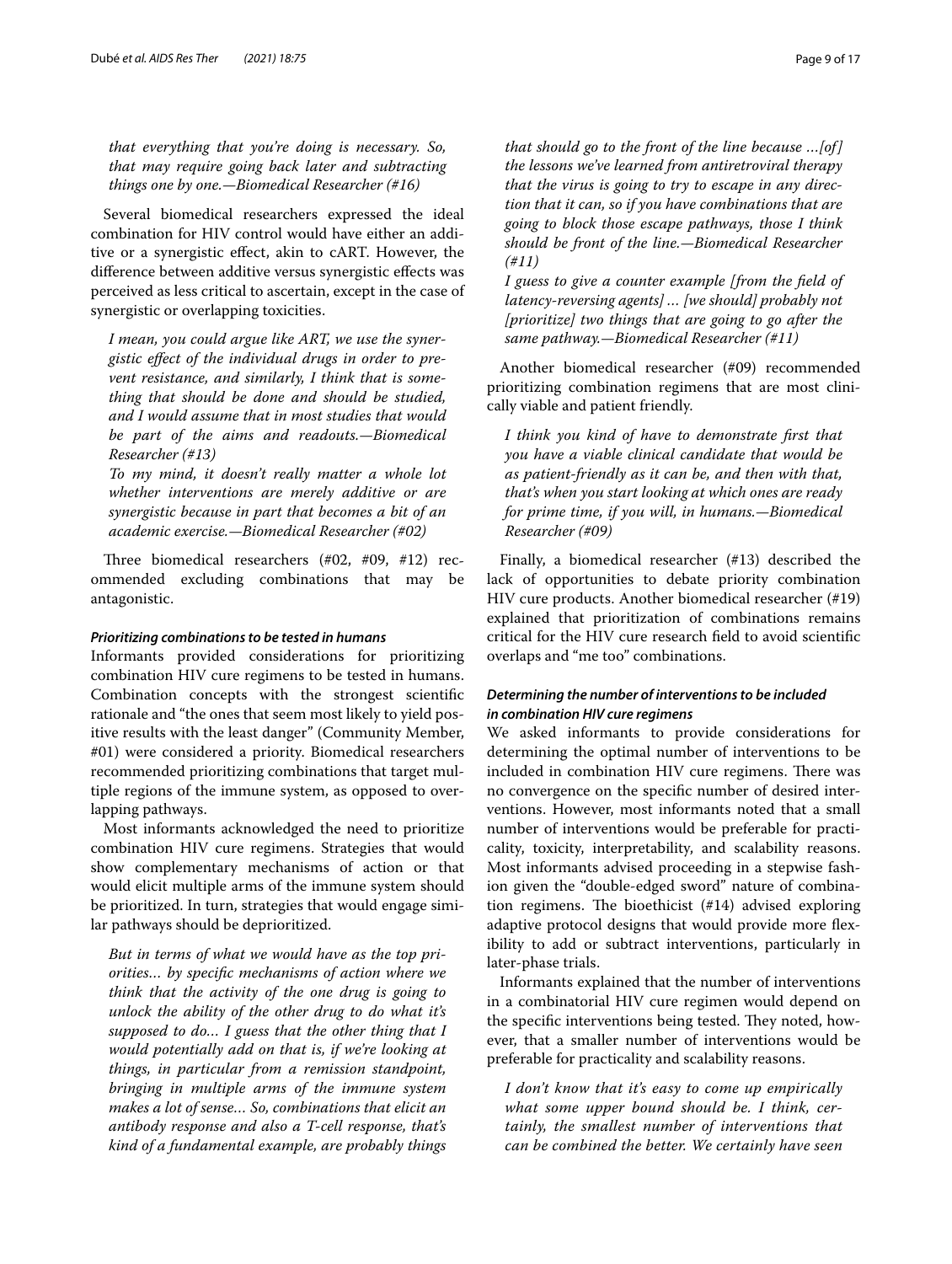*from antiretroviral therapy that mega-HAART*  [Highly Active Antiretroviral Therapy] wasn't a *solution… But I think we do have to be mindful of what is ultimately going to be practical. I would have some skepticism at an intervention that requires four or fve diferent modalities.—Biomedical Researcher (#02)*

Several informants advised proceeding in a stepwise fashion before throwing "the kitchen sink" at HIV (Community member #01).

*Well, I think you do it in a stepwise manner, right? Because… when you start combining things, you don't know how they're going to interact in the body, and the immune system is a very complex system. So…, you don't start with the kitchen sink… When in doubt, start small and work your way up.—Community Member (#01)*

A biomedical researcher (#11) noted the "doubleedged sword" nature of combination HIV cure trials. While combination ART required three drugs and current ART is efficacious with two drugs, there is no guarantee this will be the case for durable ART-free virologic control. However, HIV cure science is in its infancy, and some informants expressed skepticism over combining more than three interventions, but this also depends on the interventions being tested.

The more agents you add, it probably increases the *complexity of the system exponentially, but also the opportunities of the system exponentially. It's a double-edged sword; … I think starting with two or three agents in a combination feels to me more manageable, but maybe people who've been doing this for a lot longer time feel more comfortable… For antiretroviral therapy, the magic number was three. Who knows what we're looking at in the future here?—Biomedical Researcher (#11)*

Four biomedical researchers (#05, #10, #13, and #16) did not think there should be an upper limit on the number of interventions. A biomedical researcher (#16) noted the issue was less about the number of interventions, and more about overall toxicity, complexity, efficacy, and interpretability.

*The number of drugs is not really so much the issue as how complicated the regimen is and what kind of side effects it might have... The real issues are* toxicity and complexity and efficacy, which may or *may not have anything to do with the number of drugs.—Biomedical Researcher (#16)*

A regulator (#06) cautioned against combining too many products in a single regimen because any untoward event may result in discarding all agents in the combination.

*It also becomes a problem if you get an adverse event. You have to kind of throw out the whole combination and you don't even know if you've got some sort of preliminary measure of potency of any one agent. You have to be able to tie your frst event to what it is; otherwise, you're going to end up throwing everything out and it makes it that much harder to study the remaining components.—Regulator (#06)*

The bioethicist  $(#14)$  advised exploring novel adaptive clinical trial designs that provide more fexibility by allowing investigators to add or subtract agents to an already existing protocol platform—particularly in laterphase trials. These trial designs have been used in oncology and coronavirus disease 19 (COVID-19) and should also be explored in the HIV cure research feld.

*It's called the keynote trial but, in principle, you can statistically design a trial so that you can have the never ending set of combinations that are just fowing into and out of it, like a master protocol… But in many ways, it would be great if we had more kind of master protocol mentality where we had just basically a machine that we plug in just one protocol and combinations are fowing in and fowing out in an adaptive way.—Bioethicist (#14)*

# *Considerations for sequencing and timing of interventions*

Informants noted that considerations for administering interventions concurrently or sequentially will depend on the interventions being tested, including mechanisms of action and routes of administration. Sequential administration would allow for more precise measurements around each intervention. Concurrent administration should be considered when multiple interventions are required simultaneously to achieve the desired activity.

Informants noted that the order of administration will be dependent upon the interventions being investigated. A community member (#15) recommended considering potential side efects as well.

*I think it depends on the science behind what we think is going to be the most efective approach to*  get to a cure... There may be a real biological impact *of the order in which those are given.—Biomedical Researcher (#05)*

*I think it depends on what you're trying to do and then what the options are. I think the science dictates how you administer whatever the therapy or*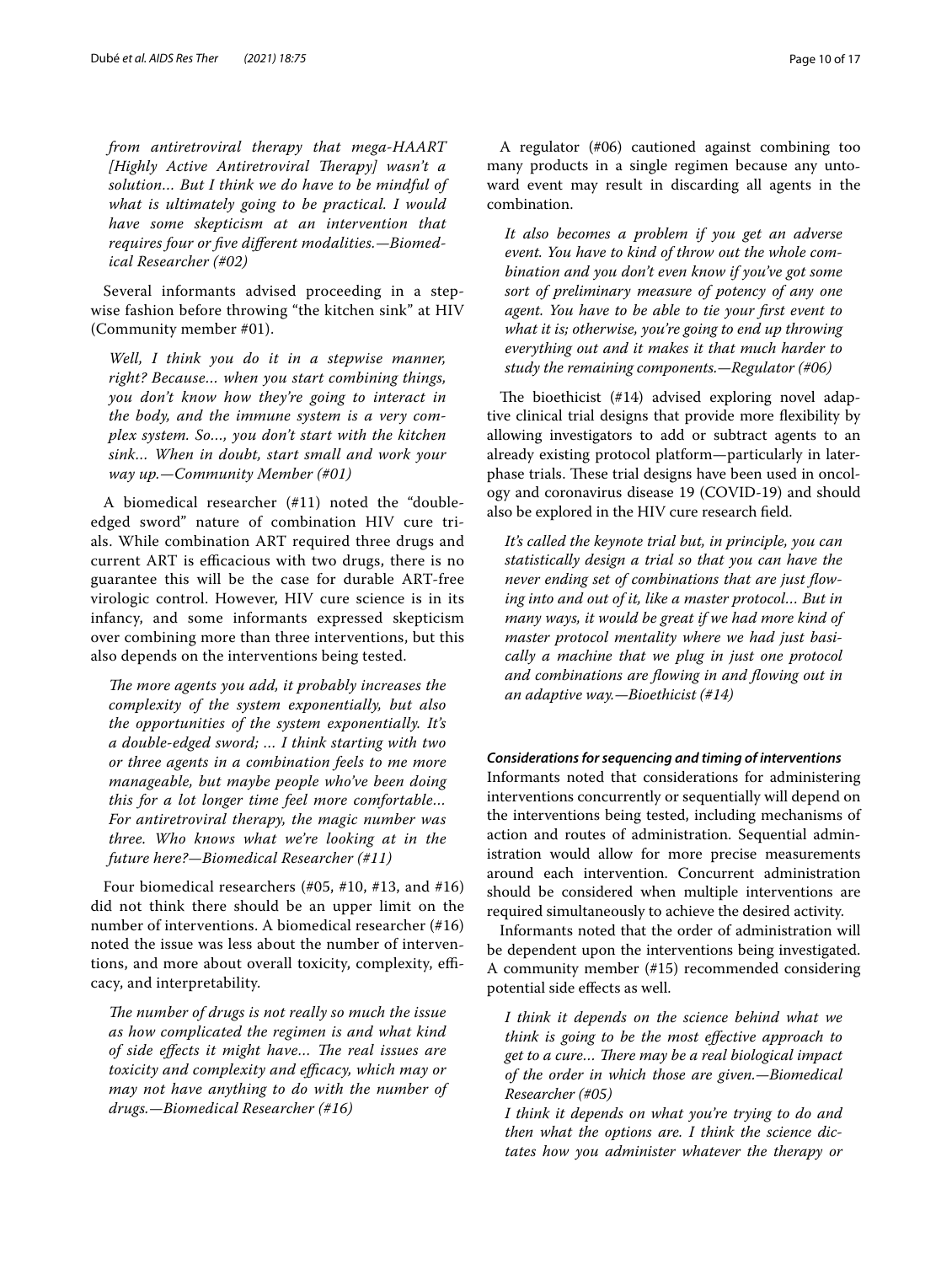#### *treatment is.—Community Member (#01)*

Regulators (#06, #08) and biomedical researchers (#02, #11) described how sequential administration would permit more precise measurements around each intervention. Examples of interventions that should be administered in sequence included immune-based approaches such as therapeutic vaccines or vaccines followed by antibodies, either to enhance efects or prevent overreactions.

Informants also advised that interventions will eventually need to be translatable and implementable in the real-world. In this respect, concurrent administration was believed to increase eventual uptake and adherence while minimizing burden.

*You look at what's going to happen in the real world, right? I mean, in the context of a clinical trial, you can do almost anything with a highly motivated volunteer... If that's what the treatment ends up being, is it going to be feasible and will people actually follow through and get it, or can they take that much time of work to keep going in every week for a series of immunizations or whatever it takes or monoclonal antibody infusions or whatever?—Community Member (#01)*

We also asked informants to provide considerations for timing interventions. Once again, informants converged on the notion that the mechanism of action would dictate the timing of interventions. When testing interventions in combinations, scientists would not want to miss unique "window[s] of opportunity" (Biomedical Researcher, #11).

Biomedical researchers advised relying on pharmacodynamic (PD)/pharmacokinetic (PK) data to determine optimal timing of interventions. For LRAs and checkpoint inhibitors, timing may be a matter of hours or days depending on cycles of viral blips or expression. For immune-based approaches, timing will likely be a matter of weeks or months depending on the immune response.

**Considerations for specifc combination HIV cure regimens** We explored considerations related to combining: (1) bNAbs, (2) cell and gene modifcation products, and 3) LRAs and immune-based interventions.

# *Combining broadly neutralizing antibodies*

Informants provided overwhelming support for using bNAbs, molecules that can neutralize multiple HIV strains, in combination regimens with each other or other HIV cure research modalities. They commented on the excellent safety profles of bNAbs and their promising use as viable components of future combination HIV treatment or cure regimens. Some issues were raised around bNAb costs, scalability and accessibility. Safeguards for using bNAbs included pre-screening for sensitivity, protecting against resistance, monitoring risks, and surveilling viral populations.

Most informants stated bNAbs should be used in combination regimens due to their proven safety profle. However, a noted risk of bNAbs is the creation of immune complexes, also called antigen–antibody complexes, that induce infammation (Biomedical Researcher, #12).

Further, bNAbs were portrayed as good candidates for combination regimens because they have been well-characterized and are human-derived. Informants recognized them as promising components of future combination HIV cure regimens, or as the "backbone of a combination strategy" (Biomedical Researcher, #10).

Biomedical researchers further commented on recent scientifc developments to improve the potency, breadth, and delivery mechanisms of bNAbs (Biomedical researcher, #05). However, they raised concerns around the timing of infusions, high costs, and difficulty of access. A biomedical researcher (#18) did not believe intermittent bNAb administration represented a "functional cure" for HIV.

*Giving people bNAbs with a half-life of six months for the rest of their life, is not a functional cure. Tat's another antiviral.—Biomedical Researcher (#18)*

In terms of possible safeguards for using or pairing bNAbs, biomedical researchers mentioned the need for sensitivity screening and safeguarding against potential resistance. Possible ways to lessen risk of resistance included using bNAbs in combination, prioritizing combinations to prevent escape mutations which cause viral replication, resulting in resistance, using bNAbs with similar half-lives to reduce likelihood of monotherapy, and shortening the length of the ATI.

A biomedical researcher (#10) and a community member (#15) advised including the risk of bNAb resistance as part of the informed consent process. Additional safeguards for combining bNAbs included monitoring risks of allergies and continuous surveillance of the viral population (Policy Researcher, #04).

#### *Combining cell and gene modifcation products*

Compared with bNAbs, informants expressed more caution with combining cell and gene modifcation approaches, either with each other or other HIV cure research modalities. They also issued several safeguards, such as ensuring product specificity, testing for off-target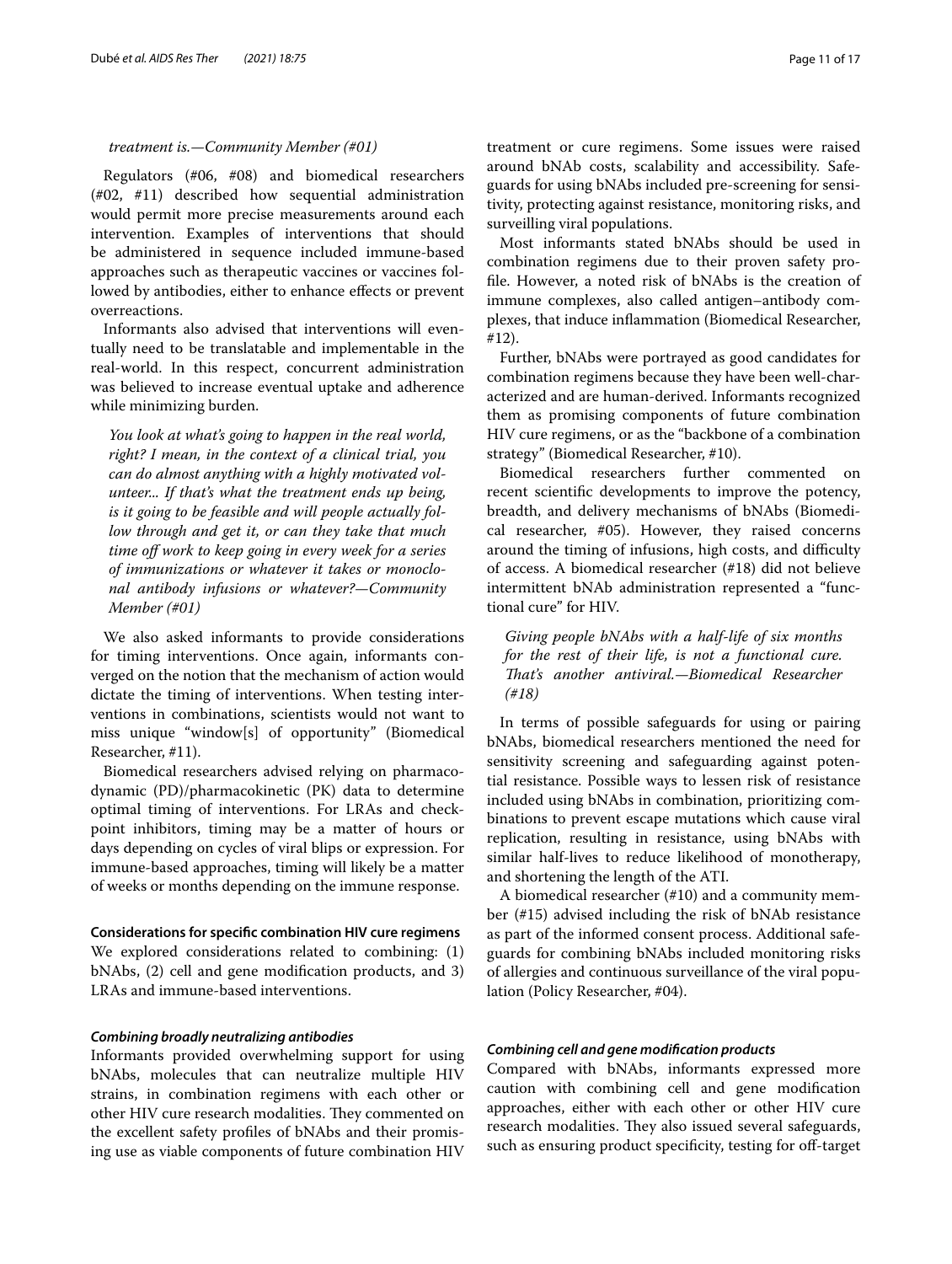efects, and mandatorily following trial participants longterm after a trial has ended.

Informants expressed caution when combining cell and gene modifcation products due to their potential for high clinical risks, irreversibility, and long-term side effects. The type of cells being modified (e.g., stem cells versus mature cells) also needs to be considered (Biomedical Researcher, #02).

*Well, here you get into a bit more risky territory because obviously the gene editing. The principal concerns are whether you are having of target efects and could there be some kind of risk for oncogenic transformation of the cells.—Biomedical Researcher (#02)*

*It's not like a pill that you can take and… you get this adverse event and then it's gone when it's out of your system. I mean, once you start zinc fngering and scissoring around, and then you've done it.— Community Member (#03)*

Some informants valued the scientifc rationale for pairing cell and gene modifcation products, given that the frst two cases of HIV cure—Timothy Brown and Adam Castillejo—involved some form of gene modifcation. Regulators were receptive to cell and gene combination products but stated these would require close oversight (Regulator,  $#08$ ). The target population would also need to be considered (Biomedical Researcher, #11).

*I feel as though there is [a] scientifc rationale... I think that the two rare instances of HIV cure occurring in patients who have gotten stem cell transplants provide some basis for believing that this is a possibility. I do think that there's hope, and this is potential innovation that could possibly lead to HIV "functional cure."—Regulator (#08)*

*It would require a lot of discussion… ahead of time. And our technologies are advancing, things change a lot, quickly.—Regulator (#06)*

Three biomedical researchers  $(\#05, \#09, \#19)$  commented that combination cell and gene modifcation products represent a promising approach towards HIV cure given recent scientifc advancements. Cell and gene modifcation approaches that could be scalable to LMICs are also being explored (Biomedical Researcher, #19).

Nevertheless, all informants agreed that cell and gene modification necessitates enhanced safeguards. These safeguards included ensuring specifcity of the products, testing for off-target effects, staggering interventions and trial participants, and having clear stopping rules in case of intolerable toxicity or futility. Several participants described the mandate for long-term monitoring of trial participants to assess potential for carcinogenicity,

teratogenicity, and mutagenicity of cell and gene products.

# *Combining latency‑reversing agents and immune‑based interventions*

For the most part, informants recognized the scientifc rationale for combining LRAs with immune-based agents and further stated it was critical to combine them. However, some LRAs are repurposed compounds and associated with signifcant toxicities (Regulator, #08).

Some informants cautioned combining LRAs and immune-based interventions due to their potential for drug-drug interactions and unexpected safety outcomes.

*Let's think about this very carefully… You're perturbing a lot of systems there because latency reversal is not pinpointed… So, the of-target efects there can be quite big… Tat's where I would really say, "Stop and think very carefully." Not stop forever, but really just… make sure we know what we're doing.—Policy Researcher (#04)*

*The only thing, which again you come up to with all of these, is safety. If some of the latency reversing agents are messing around with DNA [deoxyribonucleic acid] methylation or other things, the same safety principles would apply regardless of whether it was for HIV, and that you're not inducing increased risk for hematologic malignancies, or what have you.—Biomedical Researcher (#09)*

Three biomedical researchers  $(\#11, \#13, \#19)$  and two community members (#03, #05) noted LRAs have not proven efective at reducing the HIV reservoir to date. Two informants (Biomedical Researcher #05, Community Member #03) endorsed studying the "block and lock" approach, the opposite of latency reversal whereby the goal is to keep HIV dormant.

*At the moment, diferent LRAs have been tested and, to date, none had a large enough clinical efect to really lead to enough latency reversal that would be clinically relevant.—Biomedical Researcher (#19) If it's dormant, why wake it up? And why wake it up and risk waking it up and not being able to make latent again? …*

*A lot of people think more about "block and lock."— Community Member (#03)*

Several informants recommended performing case-bycase evaluations of LRA and immune-based intervention combinations, especially for repurposed cancer agents with known toxicities. Three biomedical researchers (#09, #11, #13) recommended implementing agent-specifc safeguards.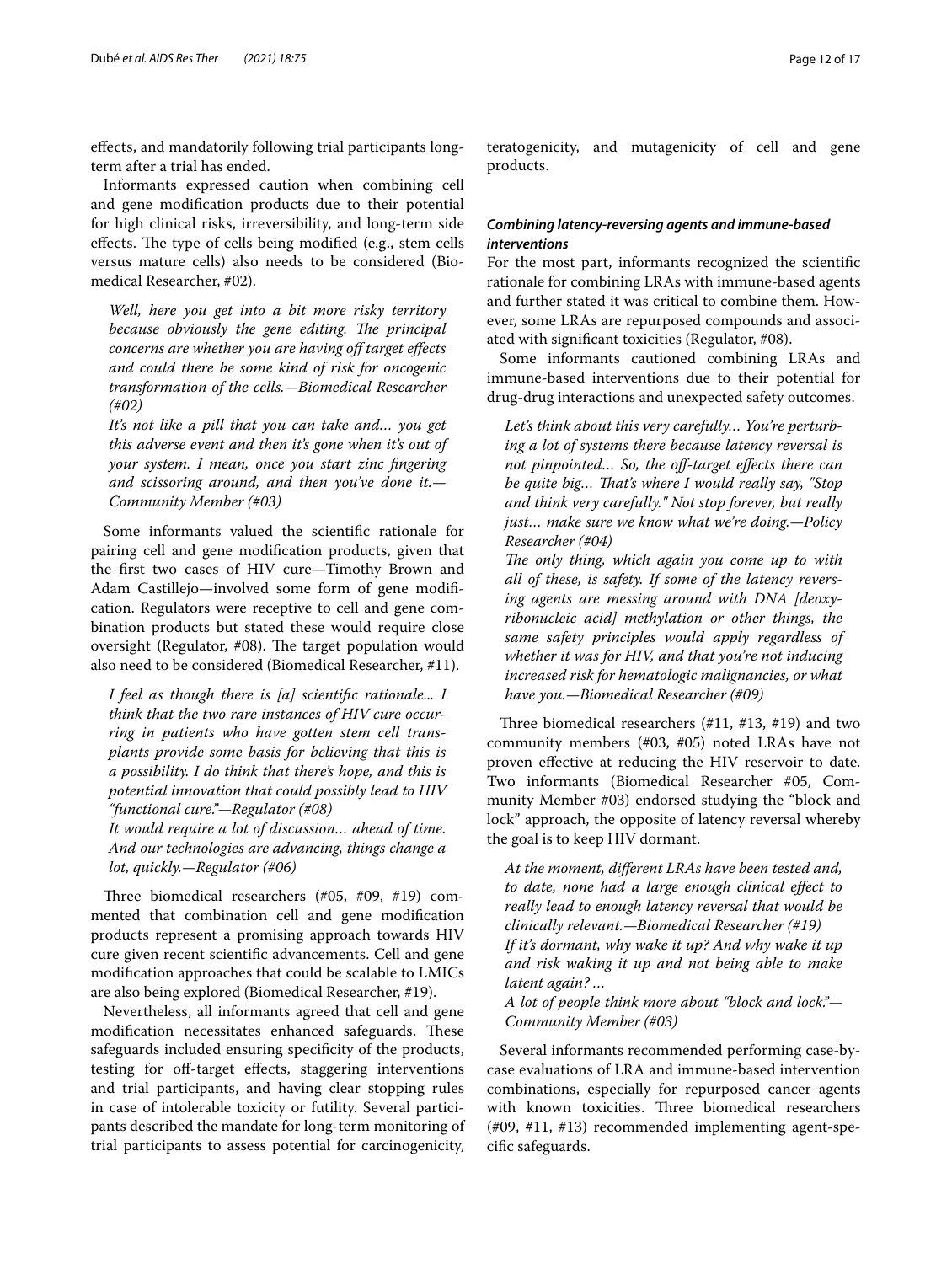*Well, so here there are two different sets of risks. The LRAs… may have their own specifc potential toxicities. Some of them are known to be mutagenic, and so obviously that has some concerns and limits the kinds of populations in which they can be studied… So, safeguards involve starting with people who are basically healthy and having very close and careful monitoring...* The second half of that, the immune*modulating agents, …the issues are the risks of those agents… I think there needs to be both careful consideration of appropriate inclusion and exclusion criteria based on the specifc set of risks associated with the individual immune modifying agent and a careful monitoring and targeted monitoring, again, based on the potential risks.—Biomedical Researcher (#02)*

Additional LRA-associated safeguards included maintaining ART for LRA-only studies (Biomedical Researcher, #11) and long-term follow-up of trial participants (Community Member, #15).

#### **Additional considerations**

We explored considerations related to: (1) ensuring improvement over standard ART, (2) challenges to combination HIV cure regimens, and (3) engaging communities around combination HIV cure research.

#### *Ensuring improvement over standard ART for PLWH*

We asked informants to describe what would be required in a combination HIV cure regimen to ensure a meaningful improvement over standard ART for PLWH. A regulator (#08) recommended defning the desired clinical benefts from a combination HIV cure regimen to clarify the selected strategy.

*You probably need to have a clinical trial demonstrating some sort of beneft. You also have to fgure out what you want that beneft to be.—Regulator (#08)*

A biomedical researcher (#02) explained that a combination HIV cure regimen may not represent an improvement over existing ART safety profiles. Three biomedical researchers (#02, #07, #13) explained that PLWH would need to weigh the expected risks against any benefts from their individual perspectives.

*It's very unlikely that a cure will be an improvement on existing safety profles of ART, which we know is extremely safe and people can take indefnitely. But there are improvements in that it removes the need to take treatment lifelong and therefore ofers options for people… [Combination HIV cure strategies] may have a greater chance of a signifcant tox-* *icity, but it will have the beneft of no ART lifelong. So, people will make those decisions based on the likelihood of getting a beneft. If the likelihood of the cure working is 20% or 80%, that will also determine how much risk people are going to accept.—Biomedical Researcher (#07)*

Several informants recommended integrating community perspectives to defne what a meaningful clinical beneft would be. A biomedical researcher (#05) further advised considering issues of accessibility, afordability, and stigma for PLWH.

#### *Challenges to combination HIV cure regimens*

Informants discussed challenges to the design and implementation of combination HIV cure trials. A key limitation was getting pharmaceutical companies to collaborate in designing combination products. A biomedical researcher (#05) described the lack of incentives and recommended exploring public–private partnerships to spur innovation.

*Get[ting] companies to work together is really quite tricky, and that may be a bigger issue than the sci*ence... There's no incentive that I know of to help *companies overcome that barrier… It may be that in [the] HIV cure space that that type of model that has come from the HIV vaccine feld could be explored, how to get the few remaining companies… interested in HIV cure research, and say, "What can we do to incentivize the company through tax breaks or things that would allow for studies that would combine or compare?"—Biomedical Researcher (#05)*

Additional challenges included the lack of overall coordination in the feld and the scarcity of shared outcomes across trials to allow researchers to make head-to-head comparisons.

*A more collaborative approach rather than competitive approach to these trials would probably be helpful… It would be helpful if there's consensus and some shared outcomes between trials so that you could compare them.—Regulator (#08)*

Biomedical researchers described trial design challenges such as long timelines, determining the optimal timing of the ATI, and the "dangers of doing these smaller uncontrolled experiments" (Biomedical Researcher, #02). A biomedical researcher (#05) recommended exploring small Phase 0 trials to shorten clinical development timelines.

*I don't see why they couldn't go into a small phase 0 trial in people under appropriate informed consent and safety conditions. I mean, otherwise you're*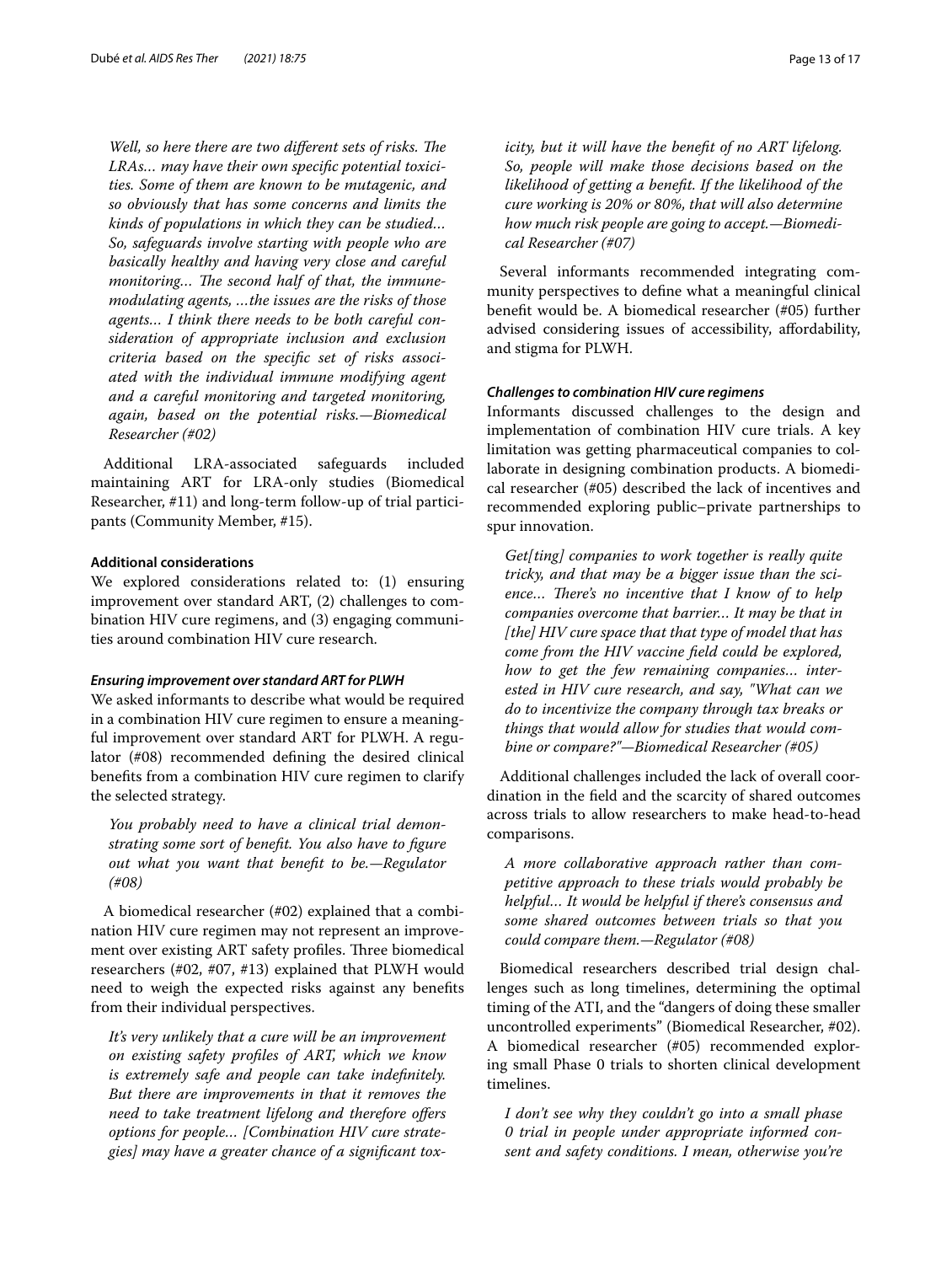*just wasting another year or two doing your study in non-human primates… So not just an observational clinical study on patient samples, but a study designed in very small numbers, not to please the statisticians for statistically valid numbers, but just to test something for a bigger efect that's considered to be safe to give to people.—Biomedical Researcher, #05*

A biomedical researcher (#19) noted the need for a reliable assay that could predict loss of viral suppression when participants are off ART.

*Another big concern is that we don't have a great way to predict when someone would lose that control… Ideally there would be an assay, the same way that clinically we follow viral loads and CD4 counts over time…—Biomedical Researcher #19*

Biomedical researchers identifed two additional hurdles: defning "clinical relevance" for PLWH (Biomedical Researcher, #09) and future commercialization of combination HIV cure products (Biomedical Researcher, #09).

# *Engaging communities around combination HIV cure research*

Informants provided guidance on ways to meaningfully engage communities around combination HIV cure research. Priorities included clarifying expectations about HIV cure science and emphasizing the early-phase nature of current combination experiments. The need for research capacity building around the complexity of the science also emerged.

*You just have to be really honest about what the goals are; that this is far from product development, these are experimental clinical trials, experimental medicine. So you can't give people false hope. And being honest about the long-term unknown risks.— Regulator (#06)*

*Well, I think we need to do a better job of letting people know that we're doing this research and we're years away from a cure if ever, and really managing expectations and building research literacy.—Community Member (#01)*

Community members emphasized the need to build trust in the research and advised designing HIV cure trials with equity considerations in mind. There should be a plan in place for the equitable roll out of combination HIV cure regimens once these are available (Biomedical Researcher, #05).

*I've not seen a coordinated plan for discussion on roll out of an HIV cure when it is available. And you know, I'm a believer that there will be an HIV cure*  *available… I can't think of any single WHO [World Health Organization] stamped document that describes how to have HIV cure roll out amongst populations from an equitable perspective.—Biomedical Researcher #05*

In sum, community and societal aspects of combination HIV cure research should also be carefully considered.

## **Discussion**

Developing combination HIV cure regimens for PLWH presents a distinct set of ethical, social, scientifc, regulatory, and practical challenges. Informants in our study converged around combination HIV cure regimens likely being required to make meaningful scientifc advancements towards an HIV cure  $[10]$  $[10]$  $[10]$ . They also generated ethical and practical considerations for designing and implementing combination HIV cure trials. This study extends the growing literature focused on advancing the understanding of critical ethical and social aspects of HIV cure research [\[25](#page-16-3)–[29\]](#page-16-4).

Combination HIV cure trials will remain critically important to advance the scientifc search towards an HIV cure. At present, most combination HIV cure trials follow the ethics of experimental medicine [[6,](#page-15-4) [30](#page-16-5)]. Because the prospect of direct clinical benefts in earlystage trials is small or non-existent, risks must be justifed by the social value of the scientifc knowledge to be generated [[6,](#page-15-4) [31,](#page-16-6) [32](#page-16-7)]. Balancing and optimizing HIV cure combinations for safety and efficacy as part of trial designs is necessitated, while operating within the constraints of the clinical drug development process.

As noted by informants in our study, a critical challenge in the HIV cure feld remains the lack of a clear biomarker to predict viral relapse [\[8](#page-15-6)]. Having welldefned clinical endpoints would move the feld exponentially and provide a clearer licensure pathway towards an HIV cure. The efficiency and feasibility of HIV cure approaches will also be dependent upon thoughtful and expeditious ethical and regulatory reviews and approval. Although biomedical researchers identifed potential gaps within the existing guidance for novel HIV cure interventions under development, they also acknowledged that the FDA is willing to consult with research teams on a case-by-case basis. Informants were satisfed with the FDA's consultation process, collaborative regulatory reviews of combination HIV cure products across agencies, and receptivity towards combinatorial HIV cure science. A key challenge we have found in our practice, however, is conveying to potential participants the regulatory considerations that go into designing and implementing these complex combination HIV cure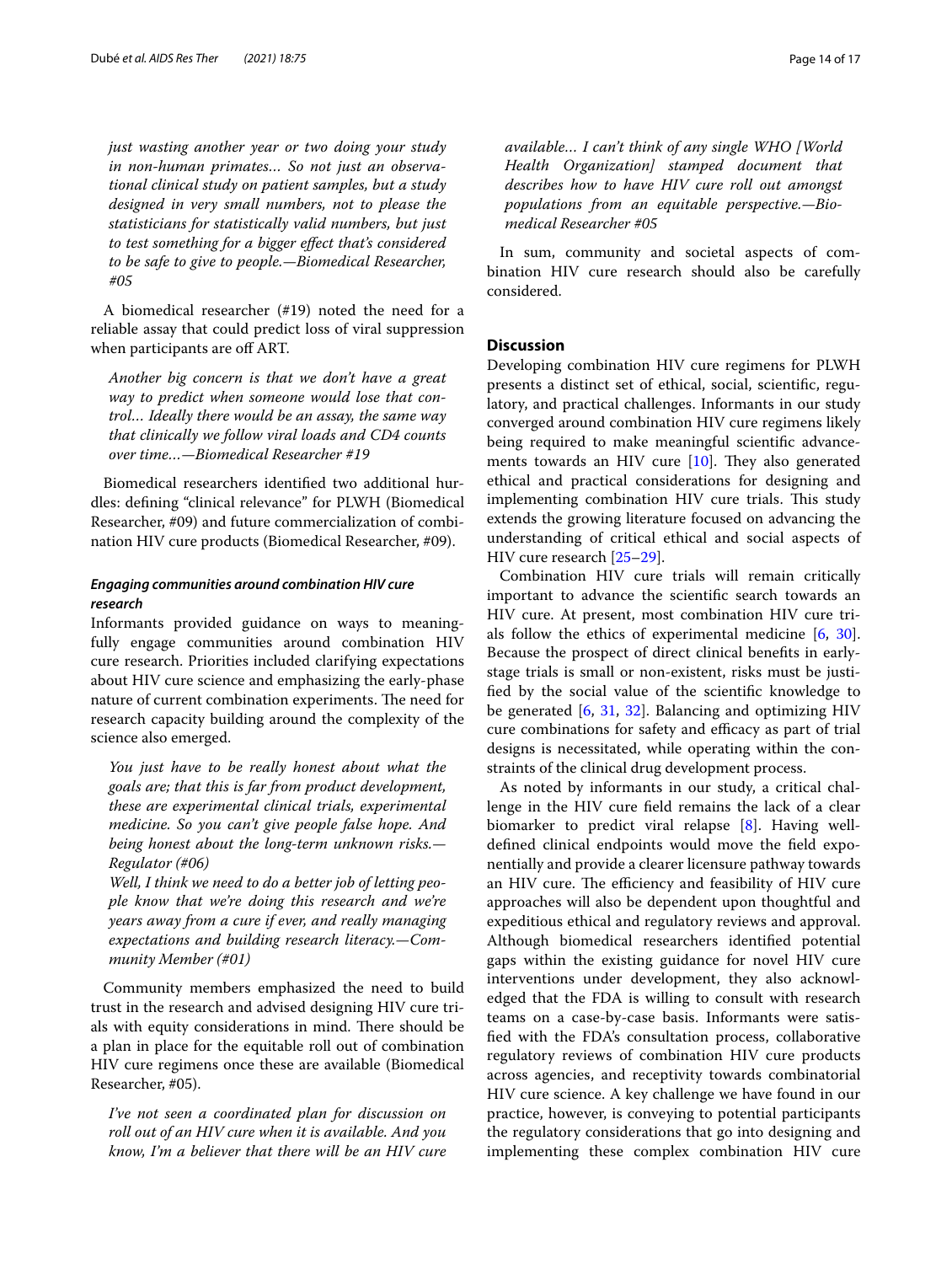trials. For example, the intensive safety monitoring and regulatory oversight that characterize these studies may lead to frequent and/or unforeseen changes to the study schedule (e.g., need for extra visits to follow up minor abnormal results or study pauses related to safety events in other participants). Further work examining the experience of participants in these studies, particularly with regard to the complexity of safety monitoring and regulatory oversight and the optimal way to set expectations that unforeseen issues may afect their experience in the study, is warranted.

One important question remains around how combination HIV cure regimens could represent meaningful therapeutic improvements for PLWH over currently available ART. Informants noted that the expected clinical benefts of combinatorial regimens must be worth the associated risks and that regimens should fulfll unmet needs for PLWH. To ensure acceptability and tolerability of combination HIV cure regimens, we therefore call for robust empirical ethics and socio-behavioral research as part of ongoing combination HIV cure trials to better understand participant perspectives and tolerance for risks—both clinical and psychosocial—to ensure combination HIV cure regimens remain acceptable [[33](#page-16-8)]. Our team is committed to understanding patient/participant perspectives around combination HIV cure trials.

A key gap identifed by our study was the lack of meaningful opportunities to debate priority combination HIV cure regimens that should be tested in clinical trials. This fnding has important implications for the feld of HIV cure research given limited resources and potential eligible trial participants. More emphasis should be given towards generating consensus around priority combinations, and these should also be extensively vetted with community advisory groups.

Another important next step will be to continue refning and socializing target product profles [[34](#page-16-9)] for combination HIV cure regimens, with an eye towards real-world translation and implementation. Considerations will need to be paid to issues of scalability, accessibility, equity and afordability for PLWH. To maximize the important social value of an HIV cure, combination HIV cure regimens need to be translatable into evidencebased practice for clinical care for millions of PLWH worldwide [\[28](#page-16-10), [34](#page-16-9), [35\]](#page-16-11).

Several challenges will doubtlessly need to be overcomed to create safe, efective and acceptable combination HIV cure regimens, such as ensuring collaboration among pharmaceutical companies, particularly around IP and reward issues [[36](#page-16-12)]. In 1993, the Inter-Company Collaboration for AIDS Drug Development, a group of 15 pharmaceutical organizations, was created to propel the development of efective cART [\[37](#page-16-13)]. A similar initiative may be required to break down barriers towards designing efective combination HIV cure regimens.

#### **Limitations**

Our fndings should be interpreted in light of the following limitations. Funding and time constraints precluded interviewing additional informants, including bioethicists, HIV clinicians, and researchers working in similar felds, such as combination cancer research. Possible sampling bias was introduced because informants were self-selected following formal invitations to be interviewed. Most informants were supportive of combination HIV cure research, and dissenting views may have been underrepresented. There was a lack of diversity in our sample, particularly related to race and ethnicity of informants, since all were White/Caucasian. This is a major limitation of our study. A similar study will be needed with more diverse and non-US-based informants. After 19 interviews, it is possible that we did not reach saturation, the point when no new information emerges [[38\]](#page-16-14). We did not inquire about ethical considerations related to interrupting HIV treatment in the context of combination HIV cure research, as these are reviewed extensively elsewhere [[39–](#page-16-15)[42\]](#page-16-16). Further, our research was not designed as a consensus study. Additional stakeholder engagement will be necessary to generate consensus around guidance for ethical combination HIV cure research. Despite these limitations, we presented the fndings with fdelity to the data, and we believe our study to be internally valid.

#### **Conclusion**

The increasing number of combination HIV cure trials brings with them a host of ethical and practical challenges. Our qualitative interview study yielded ethical and practical considerations for developing efective combination HIV cure regimens. With this paper, we hope to inform meaningful stakeholder dialogue around the use of combinatorial HIV cure research approaches. Triangulating perspectives of diferent stakeholders including biomedical HIV cure researchers, community members, regulators, and bioethicists—will be critical to ensure HIV cure research remains ethical and acceptable. To protect the public trust in HIV cure research, considerations should be periodically revisited and updated with key stakeholder input as the science continues to rapidly advance (Additional fle [1](#page-15-18): Table S1).

#### **Abbreviations**

ART: Antiretroviral therapy; ATI: Analytical treatment interruption; AVRC: AntiViral Research Center; bNAbs: Broadly neutralizing antibodies; CAB: Community advisory board; CAPS: Center for AIDS Prevention Studies; cART: Combination antiretroviral therapy; CBER: Center for Biologics Evaluation and Research;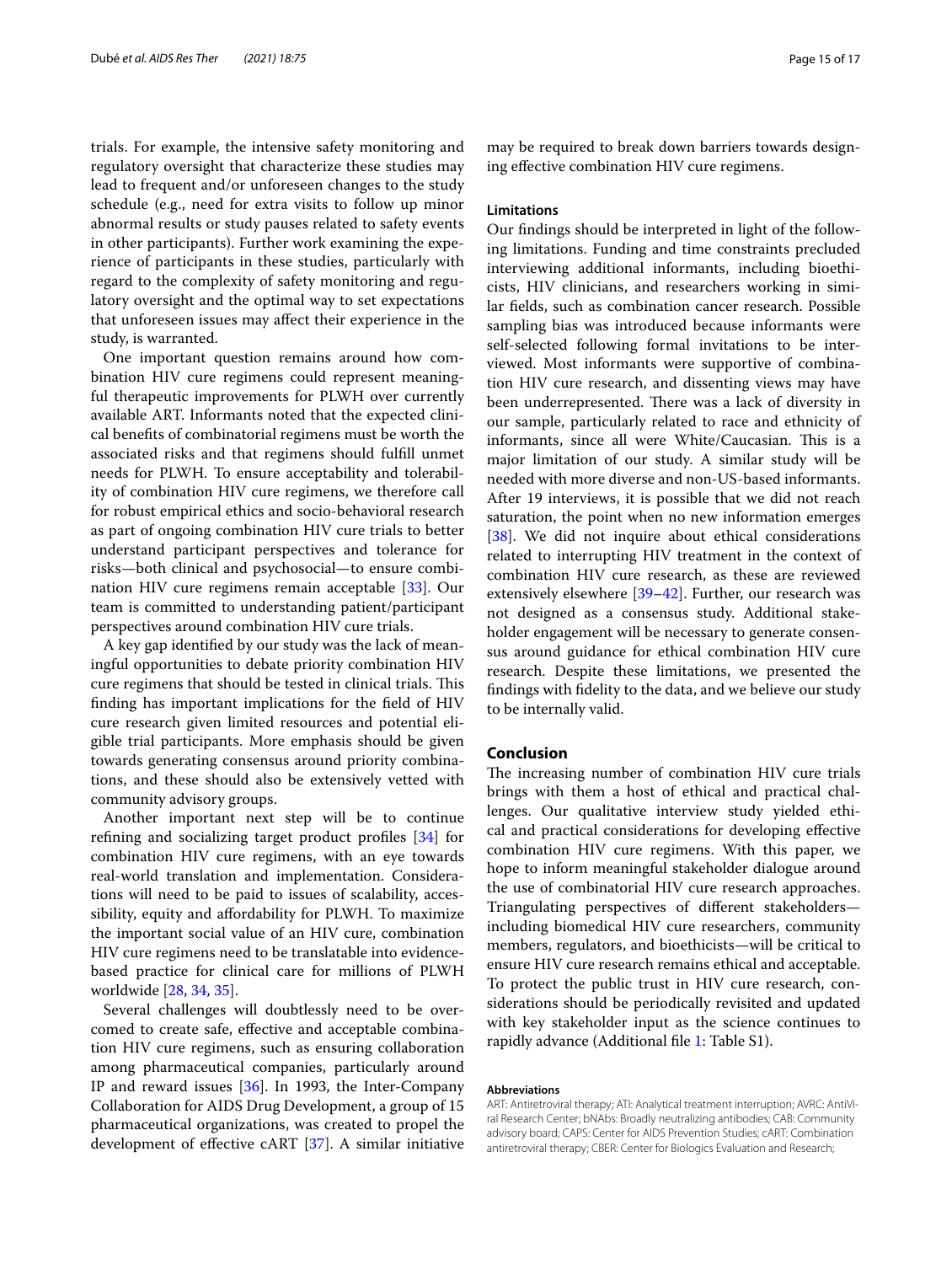CDER: Center for Drug Evaluation and Research; COVID-19: Coronavirus Disease 19; DARE: Delaney AIDS Research Enterprise; DNA: Deoxyribonucleic acid; FDA: Food and Drug Administration; HAART: Highly active antiretroviral therapy; HARP-PS: HIV + Aging Research Project-Palm Springs; HIPAA: Health Insurance Portability and Accountability Act; IND: Investigational New Drug; IP: Intellectual property; IRB: Institutional review board; LMIC: Low and middle income countries; LRA: Latency-reversing agent; PD: Pharmacodynamics; PK: Pharmacokinetics; PLWH: People living with HIV; UCSD: University of California San Diego; UCSF: University of California San Francisco; UNC-CH: University of North Carolina at Chapel Hill; US: United States; WHO: World Health Organization.

# **Supplementary Information**

The online version contains supplementary material available at [https://doi.](https://doi.org/10.1186/s12981-021-00401-8) [org/10.1186/s12981-021-00401-8](https://doi.org/10.1186/s12981-021-00401-8).

<span id="page-15-18"></span>**Additional fle 1: Table S1**. Additional Quotes—Ethical and Practical Considerations for Designing and Implementing Combination HIV Cure Trials (United States, 2020–2021).

#### **Acknowledgements**

The authors thank the External Advisory Group (Jeremy Sugarman, Brandon Brown and John A. Sauceda). We are also grateful to the defeatHIV Collaboratory Community Advisory Board, the BEAT-HIV Community Advisory Board and the Delaney AIDS Research Enterprise (DARE) Community Advisory Board.

#### **Authors' contributions**

KD drafted the initial version of this manuscript. JK, LD, JT, JAS, SG, DS, SGD, and MJP reviewed the manuscript for intellectual contents. All authors read and approved the fnal manuscript.

#### **Funding**

This work was supported by an Ethics Administrative Supplement to R21MH118120 to K.D.

K.D. received support from UM1AI126620 (BEAT-HIV Collaboratory) co-funded by NIAID, NIMH, NINDS and NIDA.

#### **Availability of data and materials**

All relevant quotes have been included in the results section.

#### **Declarations**

#### **Ethics approval and consent to participate**

The Institutional Review Board of the University of North Carolina at Chapel Hill approved this empirical research ethics study (study #: 19-0522). All interview participants included in this study provided informed consent.

#### **Consent for publication**

Participants provided informed consent to publish de-identifed data.

#### **Competing interests**

S.G.D. reports grants and/or personal fees from Gilead Sciences, Merck & Co, and ViiV, consulting fees from AbbVie, and serves on the Scientifc Advisory Board of Enochian BioSciences.

#### **Author details**

<sup>1</sup> University of North Carolina Chapel Hill, Gillings School of Global Public Health, 4108 McGavran-Greenberg Hall, Chapel Hill, NC 27599, USA. <sup>2</sup> AIDS Action Baltimore, 14 East Eager Street, Baltimore, MD 21202, USA. <sup>3</sup>Delaney AIDS Research Enterprise (DARE) Community Advisory Board (CAB), 995 Potrero Avenue, San Francisco, CA 94110, USA. <sup>4</sup>HIV+Aging Research Project-Palm Springs (H+ARP-PS), 1775 East Palm Canyon Drive, Suite 110-349, Palm Springs, CA 92264, USA.<sup>5</sup> Department of Medicine, Division of Prevention Science, Center for AIDS Prevention Studies (CAPS), University of California, San Francisco (UCSF), 550 16th Street, 3rd Floor, San Francisco, CA 94158, USA. <sup>6</sup>Department of Medicine, Division of Infectious Diseases and Global Public Health, University of California San Diego, 9500 Gilman Drive, La Jolla, CA

92093, USA.<sup>7</sup> AntiViral Research Center (AVRC), University of California at San Diego, 220 Dickinson Street, Suite A, San Diego, CA 92103, USA. <sup>8</sup>Department of Medicine, Division of HIV, Infectious Diseases, and Global Medicine, San Francisco General Hospital, University of California, San Francisco (UCSF), Ward 84, Building 80, San Francisco, CA 94110, USA. <sup>9</sup>UNC Gillings School of Global Public Health, 4108 McGavran-Greenberg Hall, Chapel Hill, NC 27516, USA.

# Received: 5 May 2021 Accepted: 6 October 2021<br>Published online: 18 October 2021

#### **References**

- <span id="page-15-0"></span>1. Deeks SG, Autran B, Berkhout B, Benkirane M, Cairns S, Chomont N, et al. Towards an HIV cure: a global scientifc strategy. Nat Rev Immunol. 2012;12(8):607–14.
- 2. Freedberg KA, Sax PE. Improving on efective antiretroviral therapy: how good will a cure have to be? J Med Ethics. 2017;43(2):71–3.
- <span id="page-15-1"></span>3. Granich R, Gupta S, Hall I, Aberle-Grasse J, Hader S, Mermin J. Status and methodology of publicly available national HIV care continua and 90–90–90 targets: a systematic review. PLoS Med. 2017;14(4):e1002253.
- <span id="page-15-2"></span>4. FDA. Backgrounder for FDA's HIV patient-focused drug development and HIV cure research public meeting; 2013. [http://www.fda.gov/downl](http://www.fda.gov/downloads/ForIndustry/UserFees/PrescriptionDrugUserFee/UCM354549.pdf) [oads/ForIndustry/UserFees/PrescriptionDrugUserFee/UCM354549.pdf.](http://www.fda.gov/downloads/ForIndustry/UserFees/PrescriptionDrugUserFee/UCM354549.pdf) Accessed 23 Sept 2021.
- <span id="page-15-3"></span>5. TAG. Research toward a cure trials; 2021. [http://www.treatmentaction](http://www.treatmentactiongroup.org/cure/trials) [group.org/cure/trials.](http://www.treatmentactiongroup.org/cure/trials) Accessed 23 Sept 2021.
- <span id="page-15-4"></span>6. Dresser R. First-in-human HIV-remission studies: reducing and justifying risk. J Med Ethics. 2017;43(2):78–81.
- <span id="page-15-5"></span>7. Dubé K, Henderson GE, Margolis DM. Framing expectations in early HIV cure research. Trends Microbiol. 2014;22(10):547–9.
- <span id="page-15-6"></span>8. DHHS. Guidelines for the use of antiretroviral agents in HIV-1 infected adults and adolescents; 2016. [https://aidsinfo.nih.gov/guidelines/html/1/](https://aidsinfo.nih.gov/guidelines/html/1/adult-and-adolescent-arv-guidelines/31/adverse-effects-of-arv) [adult-and-adolescent-arv-guidelines/31/adverse-efects-of-arv](https://aidsinfo.nih.gov/guidelines/html/1/adult-and-adolescent-arv-guidelines/31/adverse-effects-of-arv). Accessed 22 May 2017.
- <span id="page-15-7"></span>9. Siliciano JD, Siliciano RF. Recent developments in the effort to cure HIV infection: going beyond  $N = 1$ . J Clin Invest. 2016;126(2):409-14.
- <span id="page-15-8"></span>10. Ananworanich J, Barré-Sinoussi F. Is it time to abandon single intervention cure trials? Lancet HIV. 2015;2(10):e410–1.
- <span id="page-15-13"></span>11. Margolis DM, Garcia JV, Hazuda DJ, Haynes BF. Latency reversal and viral clearance to cure HIV-1. Science. 2016;353(6297):aaf6517.
- <span id="page-15-9"></span>12. Deeks SG, Lewin SR, Ross AL, Ananworanich J, Benkirane M, Cannon P, et al. International AIDS society global scientifc strategy: towards an HIV cure 2016. Nat Med. 2016;22(8):839–50.
- <span id="page-15-10"></span>13. Halper-Stromberg A, Lu CL, Klein F, Horwitz JA, Bournazos S, Nogueira L, et al. Broadly neutralizing antibodies and viral inducers decrease rebound from HIV-1 latent reservoirs in humanized mice. Cell. 2014;158(5):989–99.
- <span id="page-15-11"></span>14. Margolis DM, Koup RA, Ferrari G. HIV antibodies for treatment of HIV infection. Immunol Rev. 2017;275(1):313–23.
- <span id="page-15-12"></span>15. Lebbink RJ, De JDCM, Wolters F, Kruse EM, Van HPM, Wiertz EJHJ, et al. A combinational CRISPR/Cas9 gene-editing approach can halt HIV replication and prevent viral escape. Nat Publ Gr. 2016;2017:1–10.
- <span id="page-15-14"></span>16. Margolis DM, Hazuda DJ. Combined approaches for HIV cure. Curr Opin HIV AIDS. 2013;8(3):230–5.
- 17. Ho Y-C, Siliciano JD. Efforts to eliminate the latent reservoir in resting CD4+ T cells: strategies for curing HIV-1 infection. J Virus Erad. 2015;1(4):229.
- 18. Autran B. Toward a cure for HIV: seeking effective therapeutic vaccine strategies. Eur J Immunol. 2015;45(12):3215–21.
- <span id="page-15-15"></span>19. Schwarzer R, Gramatica A, Greene WC. Reduce and control: a combinatorial strategy for achieving sustained HIV remissions in the absence of antiretroviral therapy. Viruses. 2019;12(188):1–31.
- <span id="page-15-16"></span>20. Kanazawa JT, Saberi P, Sauceda JA, Dubé K. The LAIs are coming! Implementation science considerations for long-acting injectable antiretroviral therapy in the United States: a scoping review. AIDS Res Hum Retroviruses. 2020;37:75–88.
- <span id="page-15-17"></span>21. Marcus JL, Chao CR, Leyden WA, Xu L, Quesenberry CP, Klein DB, et al. Narrowing the gap in life expectancy between HIV-infected and HIVuninfected individuals with access to care. JAIDS. 2016;73(1):39–46.